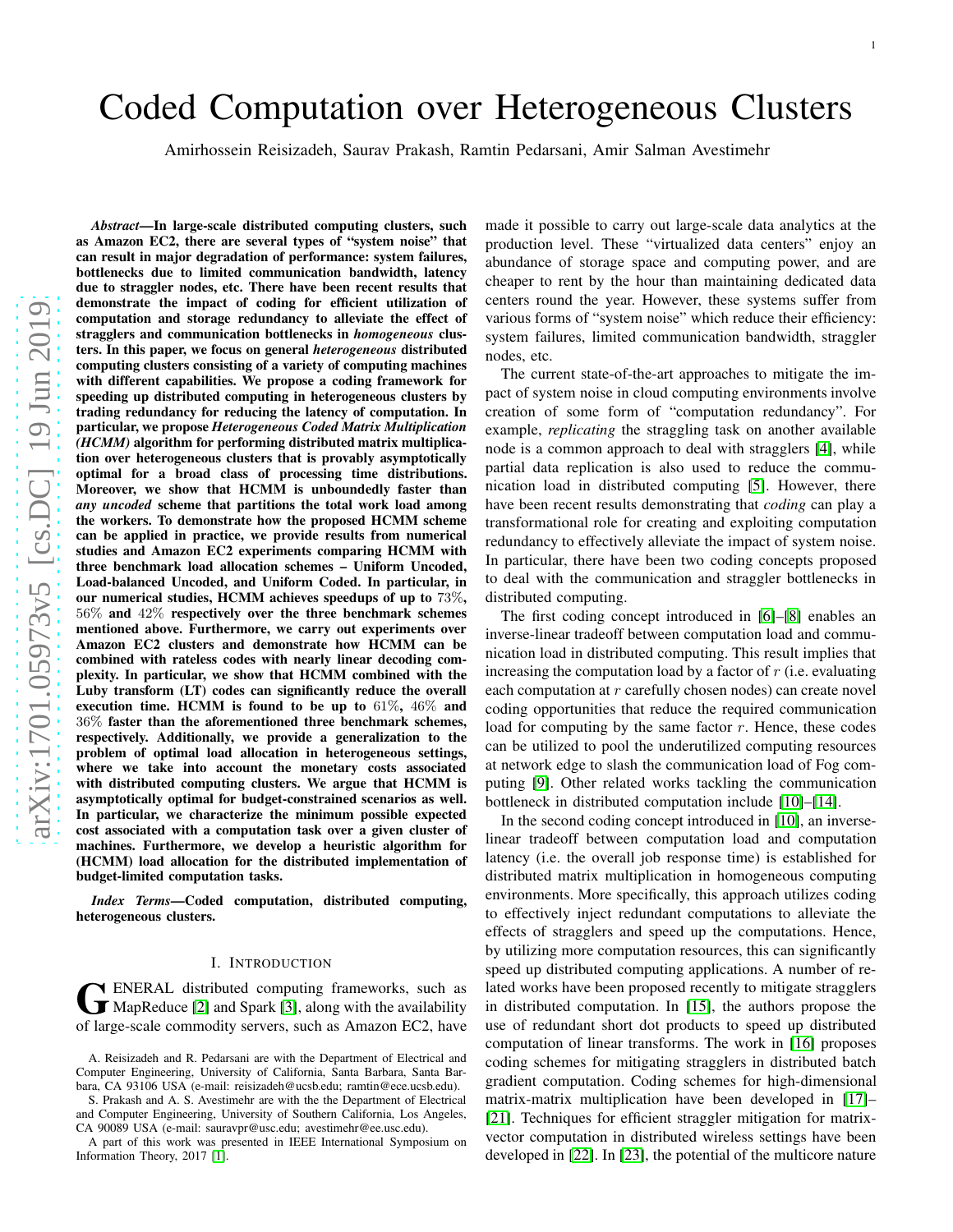of computing machines is studied. In [\[24\]](#page-14-16), the authors propose an anytime approach to distributed computing, developing an approximate matrix multiplication scheme. The authors in [\[25\]](#page-14-17) propose a novel encoding scheme for achieving large sparsity in the encoded matrix. Work in [\[26\]](#page-14-18) develops a coding strategy for mitigating straggling decoders in cloud radio access network. Speeding up the computation of linear transformations with unreliable components is studied in [\[27\]](#page-14-19). Straggler mitigation through data encoding in distributed optimization is proposed in [\[28\]](#page-14-20). A coded scheme based on LT codes is proposed in [\[29\]](#page-14-21) for multiplying a matrix by a set of vectors in a distributed computing environment. Addressing stragglers has attracted a lot of attention in the queuing-based frameworks for large-scale computation as well [\[30\]](#page-14-22), [\[31\]](#page-14-23). These works utilize the technique of dynamically replicating the tasks in a careful manner to minimize run-time.

We extend the problem of distributed matrix multiplication in homogeneous clusters in [\[10\]](#page-14-8) to heterogeneous environments. As discussed in [\[4\]](#page-14-3), the computing environments in virtualized data centers are heterogeneous and algorithms based on homogeneous assumptions can result in significant performance reduction. In this paper, we focus on general *heterogeneous* distributed computing clusters consisting of a variety of computing machines with different capabilities. Specifically, we propose a coding framework for speeding up distributed matrix multiplication in heterogeneous clusters with straggling servers, named *Heterogeneous Coded Matrix Multiplication (HCMM)*. Matrix multiplication is a crucial computation module in many engineering and scientific disciplines. In particular, it is a fundamental component of many popular machine learning algorithms such as logistic regression, reinforcement learning and gradient descent-based algorithms. Implementations that speed up matrix multiplication would naturally speed up the execution of a wide variety of popular algorithms. Therefore, we envision HCMM to play a fundamental role in speeding up big data analytics in virtualized data centers by leveraging the wide range of computing capabilities provided by these heterogeneous environments.

We now describe the main ideas behind HCMM, which results in asymptotically optimal performance. In a coded implementation of distributed matrix-vector multiplication, each worker node is assigned the task of computing inner products of the assigned coded rows with the input vector, where the assigned coded rows are random linear combinations of the rows of the original matrix. Computation time at each worker is a random variable, which is first assumed to have shifted exponential distribution, and we later generalize it to shifted Weibull distribution. The master node receives the results from the worker nodes and aggregates them until it receives a decodable set of inner products and recovers the matrixvector multiplication. We are interested in finding the optimal load allocation that minimizes the expected waiting time to complete this computation. However, due to heterogeneity, finding the exact solution to the optimization problem seems intractable.

As the main contribution of the paper, we propose an alternative optimization that focuses on maximizing the expected number of returned computation results from the workers. Apart from being computationally tractable, the alternative optimization asymptotically approximates the problem of finding the optimal computation load allocation. Specifically, we develop the HCMM algorithm that is derived as a solution to the alternative formulation, and prove it is asymptotically optimal. Furthermore, we prove that given a heterogeneous cluster of *n* workers, HCMM is  $\Theta(\log n)$  times faster than uncoded schemes under the shifted exponential distribution for run-time. We further generalize the proposed HCMM algorithm to shifted Weibull model and provide similar unbounded gains over uncoded scenarios.

In addition to proving the asymptotic optimality of HCMM, we carry out numerical studies and experiments over Amazon EC2 clusters to demonstrate how HCMM can be used in practice. We compare HCMM with three benchmark schemes – Uniform Uncoded, Load-balanced Uncoded, and Uniform Coded. In our numerical analysis, HCMM results in significant speedups of up to 73%, 56% and  $42\%$  over the three aforementioned benchmark schemes, respectively. In experiments using Amazon EC2 clusters, we use the Luby transform (LT) codes for coding and demonstrate that HCMM combined with LT codes significantly reduces the overall execution time in comparison to uncoded and coded schemes. In particular, HCMM achieves gains of up to  $61\%$ ,  $46\%$  and  $36\%$ , respectively over Uniform Uncoded, Load-balanced Uncoded and Uniform Coded. Furthermore, the overall computation load of HCMM is less than the one of Uniform Coded. Our results demonstrate that HCMM combines the benefits of both Load-balanced Uncoded and Uniform Coded schemes by achieving efficient load balancing along with minimal number of redundant computations.

Furthermore, we consider the problem of load allocation under budget constraints, considering an intuitive and convincing pricing model. In particular, we show that HCMM is the (asymptotically) optimal load allocation in feasible budget-constrained scenarios as well, and determine whether a budget-constrained computation task is feasible given a cluster of machines. We then develop a heuristic algorithm to find the (sub)optimal load allocations using the proposed HCMM scheme. The heuristic is based on the observation that given a computation task and a set of machines, decreasing the number of fastest machines participating in HCMM results in smaller average cost.

Notation. We denote by [n] the set  $\{1, \dots, n\}$  for any  $n \in \mathbb{N}$ . For non-negative sequences  $g(n)$  and  $h(n)$ , we denote  $g(n) = \mathcal{O}(h(n))$  if there exist constants  $c > 0$  and  $n_0 \in \mathbb{N}$ such that  $g(n) \leq c \cdot h(n)$  for all  $n > n_0$ ; and  $g(n) = \Theta(h(n))$ if  $g(n) = \mathcal{O}(h(n))$  and  $h(n) = \mathcal{O}(g(n))$ . Moreover, we write  $g(n) = o(h(n))$  if  $\lim_{n \to \infty} g(n)/h(n) = 0$ .

## II. PROBLEM FORMULATION AND MAIN RESULTS

In this section, we describe our computation model, the network model and the precise problem formulation. We then conclude with four theorems highlighting the main contributions of the paper.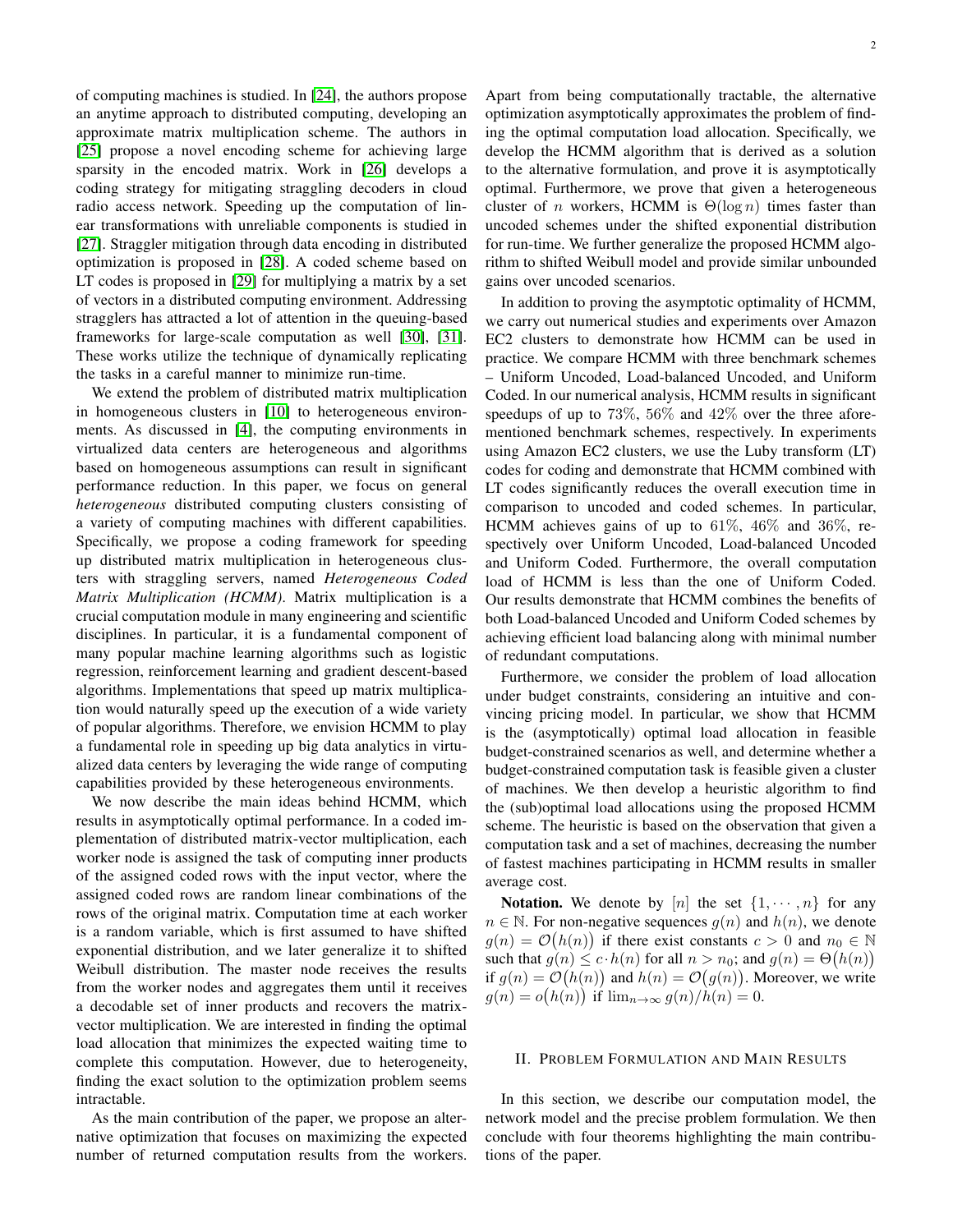## *A. Computation Model*

We consider the problem of matrix-vector multiplication, in which given a matrix  $\mathbf{A} \in \mathbb{R}^{r \times m}$  for some positive integers r and m, we want to compute the output  $y = Ax$  for an input vector  $\mathbf{x} \in \mathbb{R}^m$ . Due to limited computing power, the computation cannot be carried out at a single server and a distributed implementation is required. As an example, consider a matrix A with an even number of rows and two computing nodes. The matrix can be divided into two equally tall matrices  $A_1$  and  $A_2$ , and each will be stored in a different worker node. The master node receives the input x and broadcasts it to the two worker nodes. These nodes will then compute  $y_1 = A_1x$  and  $y_2 = A_2x$  locally and return their results to the master node, which combines them to obtain the intended outcome  $y = [y_1; y_2] = Ax$ . This example also illustrates an uncoded implementation of distributed computing, in which results from all the worker nodes are required to recover the final result.

We now present the formal definition of *Coded Distributed Computation*.

Definition 1. (Coded Distributed Computation) The coded distributed implementation of a computation task  $f_{\mathbf{A}}(\cdot)$  is specified by:

- local data blocks  $\langle A_i \rangle_{i=1}^n$  and local computation tasks  $\langle f_{A_i}^i(\cdot) \rangle_{i=1}^n$ ;
- a decoding function that outputs  $f_{\mathbf{A}}(\cdot)$  given the results from a decodable set of local computations.

For matrix-vector multiplication tasks in particular, local data blocks  $A_i \in \mathbb{R}^{\ell_i \times m}$  are matrices consisting of *coded* combinations of the rows in A, for non-negative integers  $\ell_i$ . To assign the computation tasks to each worker, we use random linear combinations of the  $r$  rows of the matrix  $A$ , such that the master node can recover the result Ax from any  $r$  inner products received from the worker nodes with probability 1. As an example, if worker  $i$  is assigned a matrixvector multiplication with matrix size  $\ell_i \times m$ , it will compute  $\ell_i$  inner products of the assigned coded rows of **A** with **x**. The master node shall wait for the first  $r$  inner products and will use them to decode the required output. In order to ensure the recovery of the output from any  $r$  inner products received from the workers, we pick the computation matrix assigned to worker *i* as  $A_i = S_i A$ , where  $S_i \in \mathbb{R}^{\ell_i \times r}$  is the coding matrix with i.i.d.  $\mathcal{N}(0, 1)$  entries. Worker i computes  $\mathbf{A}_i \mathbf{x}$  and returns the result to the master node. Upon receiving  $r$  inner products, the aggregated results at the master will be in the form of  $\mathbf{z} = \mathbf{S}_{(r)} \mathbf{A} \mathbf{x}$ , where  $\mathbf{S}_{(r)} \in \mathbb{R}^{r \times r}$  is the aggregated coding matrix, and it is full-rank with probability 1 [\[32\]](#page-14-24). Therefore, the master node can recover  $\mathbf{A}\mathbf{x} = \mathbf{S}_{(r)}^{-1}\mathbf{z}$  $\mathbf{A}\mathbf{x} = \mathbf{S}_{(r)}^{-1}\mathbf{z}$  $\mathbf{A}\mathbf{x} = \mathbf{S}_{(r)}^{-1}\mathbf{z}$  with probability 1.<sup>1[,2](#page-2-1)</sup>

## <span id="page-2-4"></span>*B. Network Model*

The network model is based on a master-worker setup illustrated in Fig. [1.](#page-2-2) The master node receives an input x and broadcasts it to all the workers. Each worker computes its assigned set of computations and unicasts the result to the master node. The master node aggregates the results from the worker nodes until it receives a decodable set of computations and recovers the output Ax.

<span id="page-2-2"></span>

Fig. 1: Master-worker setup of the computing clusters: The master node receives the input vector x and broadcasts it to all the worker nodes. Upon receiving the input, worker node  $i$  starts computing the inner products of the input vector with the locally assigned rows, i.e.,  $y_i = A_i x$ , and unicasts the output vector  $y_i$  to the master node upon completing the computation. The results are aggregated at the master node until  $r$  inner products are received and the desired output  $\mathbf{A} \mathbf{x}$ is recovered.

We denote by  $T_i$  the random variable representing the task run-time at node i and assume that the run-times  $T_1, \dots, T_n$ are mutually independent. We consider the distribution of runtime random variables to be exponential, and later generalize it to Weibull distribution. More specifically, we consider a 2-parameter shifted exponential distribution for the execution time of each worker, i.e., the CDF of execution time of worker node i,  $T_i$ , loaded with  $\ell_i$  row vectors is as follows:

<span id="page-2-3"></span>
$$
\Pr[T_i \le t] = 1 - e^{-\frac{\mu_i}{\ell_i}(t - a_i \ell_i)},\tag{1}
$$

for  $t \ge a_i \ell_i$  and  $i \in [n]$ , where  $a_i > 0$  is the shift parameter and  $\mu_i > 0$  denotes the straggling parameter associated with worker node i. The shifted exponential model for computation time, which is the sum of a constant (deterministic) term and a variable (stochastic) term, is motivated by the distribution model proposed by authors in [\[33\]](#page-14-25) for latency in querying data files from cloud storage systems. As demonstrated in [\[10\]](#page-14-8) as

<span id="page-2-0"></span><sup>1</sup>Although we consider random linear coding in our theoretical analysis, other codes such as Maximum-Distance Separable (MDS) codes and Luby transform (LT) codes are compatible with HCMM as well, given a decodable set of results at the master. For example, in the MDS case, the entries in the coding matrix  $\{S_i\}_{i=1}^n$  are drawn from a finite field. Specifically, one can encode the rows of  $\overline{A}^1$  using an  $(\sum_{i=1}^n \ell_i, r)$  MDS code and assign  $\ell_i$ coded rows to the worker node  $i$ . The output  $A x$  can be recovered from the inner products of any  $r$  coded rows with the input vector  $x$ . Furthermore, to implement the ideas developed in this work, we use LT codes in our experiments over Amazon EC2 clusters.

<span id="page-2-1"></span><sup>2</sup>Instead of i.i.d. Gaussian, we could use any continuous distribution for the random entries, since Schwartz-Zippel lemma ensures that such random matrix is full-rank with high probability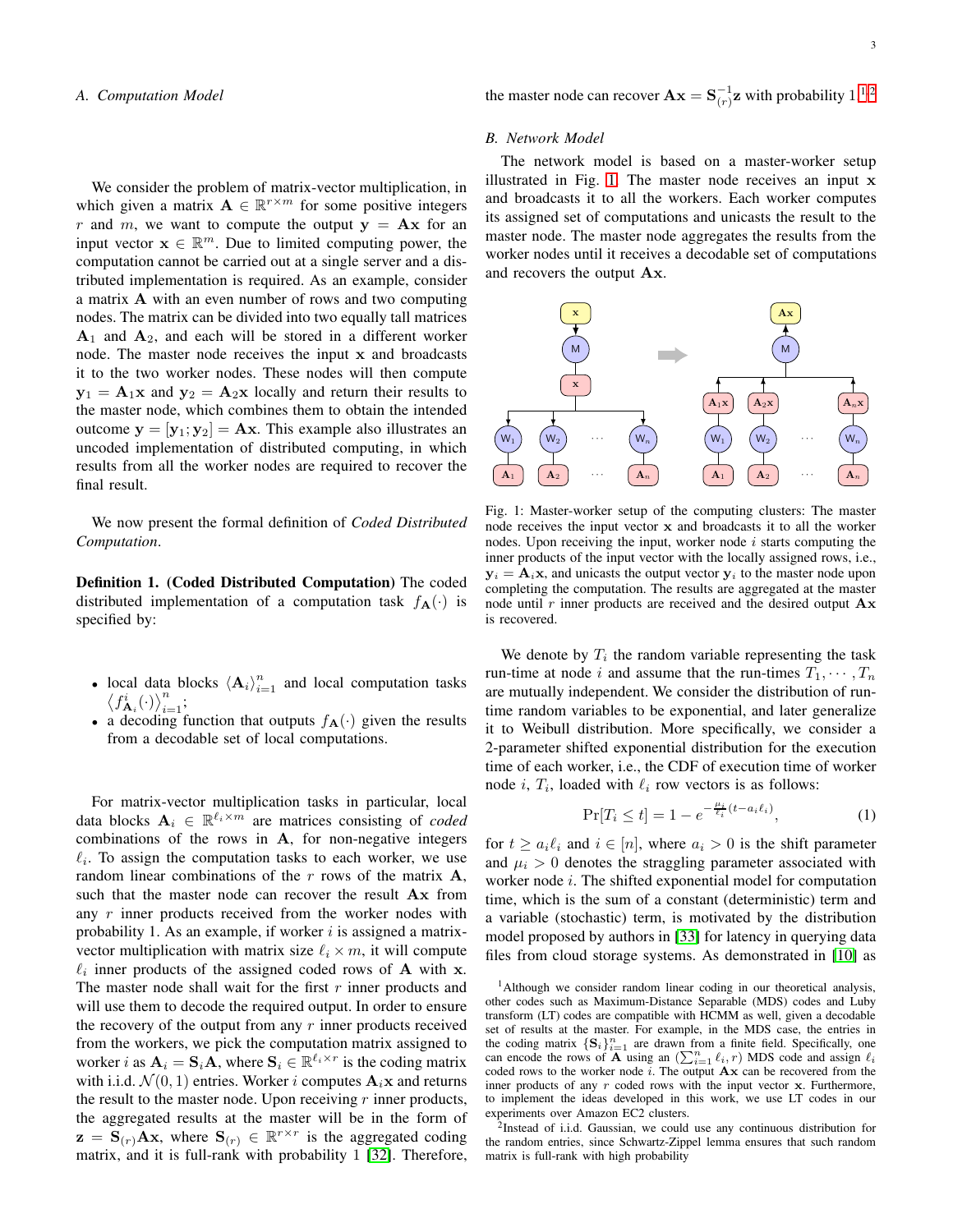well as by our own experiments, exponential model provides a good fit for the distribution of computation times over cloud computing environments such as Amazon EC2 clusters. Moreover, these experiments confirm the assumption that as a first order approximation, both shift and mean parameters of the shifted exponential distributions linearly scale with the load size.

We further generalize the analysis to shifted Weibull distribution in Section [IV,](#page-7-0) where we consider a 3-parameter shifted Weibull distribution for the execution time of each worker. That is, the CDF of task run-time at worker node  $i$ , loaded with  $\ell_i$  row vectors is as follows:

<span id="page-3-3"></span>
$$
\Pr[T_i \le t] = 1 - e^{-\left(\frac{\mu_i}{\ell_i}(t - a_i\ell_i)\right)^{\alpha_i}},\tag{2}
$$

for  $t \ge a_i \ell_i$  and  $i \in [n]$ , where  $a_i > 0$  denotes the shift parameter,  $\mu_i > 0$  is the straggling parameter and  $\alpha_i > 0$ represents the shape parameter associated with worker i. A similar model has been considered in [\[34\]](#page-14-26) as well.

## *C. Problem Formulation*

We consider the problem of using a cluster of  $n$  worker nodes for distributedly computing the matrix-vector multiplication Ax, where A is a size  $r \times m$  matrix for positive integers r and m. Let  $\ell = (\ell_1, \dots, \ell_n)$  be the load allocation vector where  $\ell_i$  denotes the number of rows assigned to worker node *i*. Let  $T_{\text{CMP}}$  be the random variable denoting the waiting time for receiving a decodable set of results, i.e. at least  $r$ inner products. We aim at finding the optimal load allocation vector that minimizes the average waiting time by solving the following optimization problem:

<span id="page-3-0"></span>
$$
\mathcal{P}_{\text{main}}: \quad \text{minimize} \quad \mathbb{E}[T_{\text{CMD}}]. \tag{3}
$$

For a homogeneous cluster, to achieve a coded solution, one can divide  $A$  into  $k$  equal size submatrices, and apply an  $(n, k)$  MDS code to these submatrices. The master node can then obtain the final result from any  $k$  responses. In [\[10\]](#page-14-8), the authors find the optimal  $k$  for minimizing the average running time for the shifted exponential run-time model.

For heterogeneous clusters, however, assigning equal loads to servers is clearly not optimal. Moreover, directly finding the optimal solution to  $P_{\text{main}}$  is hard. In homogeneous clusters, the problem of finding a sufficient number of inner products can be mapped to the problem of finding the waiting time for a set of fastest responses, and thus closed form expressions for the expected computation time can be found using order statistics of i.i.d. run-times. However, this is not straight-forward in heterogeneous clusters, where the load allocation is nonuniform. In Section [III,](#page-4-0) we present an alternative formulation to  $\mathcal{P}_{\text{main}}$  in [\(3\)](#page-3-0), and show that the solution to the alternative formulation – which we shall name HCMM – is tractable and provably asymptotically optimal.

Assumptions. From now onward, we consider the practically relevant regime where the size of the problem scales linearly with the size of the network, while the computing power and the storage capacity of each worker node remain constant. Specifically, we assume  $r = \Theta(n)$ ,  $a_i = \Theta(1)$ ,  $\mu_i = \Theta(1)$  and  $\alpha_i = \Theta(1)$  for each worker *i*.

# *D. Main Results*

Having set the model and formulation of the problem, we now present the main contributions of this paper. The following theorem characterizes the asymptotic optimality of HCMM for the shifted exponential run-time model.

<span id="page-3-1"></span>Theorem 1. Let T<sub>HCMM</sub> be the random variable denoting the *finish time of the HCMM algorithm and*  $T_{\text{OPT}}$  *be the random variable representing the finish time of the optimum algorithm obtained by solving* Pmain*. Then, for shifted exponential run-times in* [\(1\)](#page-2-3) with constant parameters  $a_i = \Theta(1)$  and  $\mu_i = \Theta(1)$  *for each worker*  $i \in [n]$  *and*  $r = \Theta(n)$ *, we have*  $\lim_{n\to\infty} \mathbb{E}[T_{\text{HCMM}}] = \lim_{n\to\infty} \mathbb{E}[T_{\text{OPT}}].$ 

*Remark* 1*.* Theorem [1](#page-3-1) demonstrates that our proposed HCMM algorithm is asymptotically optimal as the number of workers  $n$  approaches infinity. In other words, the optimal computation load allocation problem  $\mathcal{P}_{\text{main}}$  in [\(3\)](#page-3-0) can be optimally solved using the proposed HCMM algorithm as  $n$  gets large.

*Remark* 2. We note that  $P_{\text{main}}$  in [\(3\)](#page-3-0) is a hard combinatorial optimization problem since it will require checking all load combinations to minimize the overall expected execution time. The key idea in Theorem [1](#page-3-1) is to consider an alternative formulation to [\(3\)](#page-3-0) focusing on maximizing the expected number of returned computation results from the workers, i.e. maximizing the *aggregate return*. As we describe in Section [III,](#page-4-0) the alternative optimization problem not only can be solved efficiently in a tractable way giving rise to HCMM algorithm, it also asymptotically approximates  $P_{\text{main}}$  and allows us to establish Theorem [1.](#page-3-1)

*Remark* 3*.* While Theorem [1](#page-3-1) theoretically characterizes the optimality of our proposed scheme HCMM, we also demonstrate gains that one can get in practice. In particular, we carry out numerical studies and experiments over Amazon EC2 clusters that demonstrate that HCMM can provide significant gains in a wide variety of computing scenarios. In particular, we compare HCMM's performance with three benchmark load allocation policies – Uniform Uncoded, Load-balanced Uncoded, and Uniform Coded. In numerical studies, HCMM achieves speedups of up to 71% over Uniform Uncoded, up to 53% over Load-balanced Uncoded, and up to 39% over Uniform Coded. In EC2 experiments, HCMM combined with the Luby transform (LT) codes provides speedups of up to 61%, 46% and 36% over Uniform Uncoded, Load-balanced Uncoded and Uniform Coded, respectively.

<span id="page-3-2"></span>**Theorem 2.** Let  $T_{\text{UC}}$  denote the completion time of the un*coded distributed matrix multiplication algorithm. Then, for the shifted exponential run-times with constant parameters and*  $r = \Theta(n)$ ,

$$
\frac{\mathbb{E}[T_{\mathsf{UC}}]}{\mathbb{E}[T_{\mathsf{HCMM}}]} = \Theta\big(\log n\big).
$$

*Remark* 4*.* As Theorem [2](#page-3-2) shows, our proposed HCMM guarantees an improvement of  $\Theta(\log n)$  in expected execution time over *any* uncoded scheme, including the one that optimally allocates the workers' loads. This result illustrates that by leveraging coded computing, one achieves the same orderwise gain over heterogeneous clusters as over homogeneous clusters [\[10\]](#page-14-8).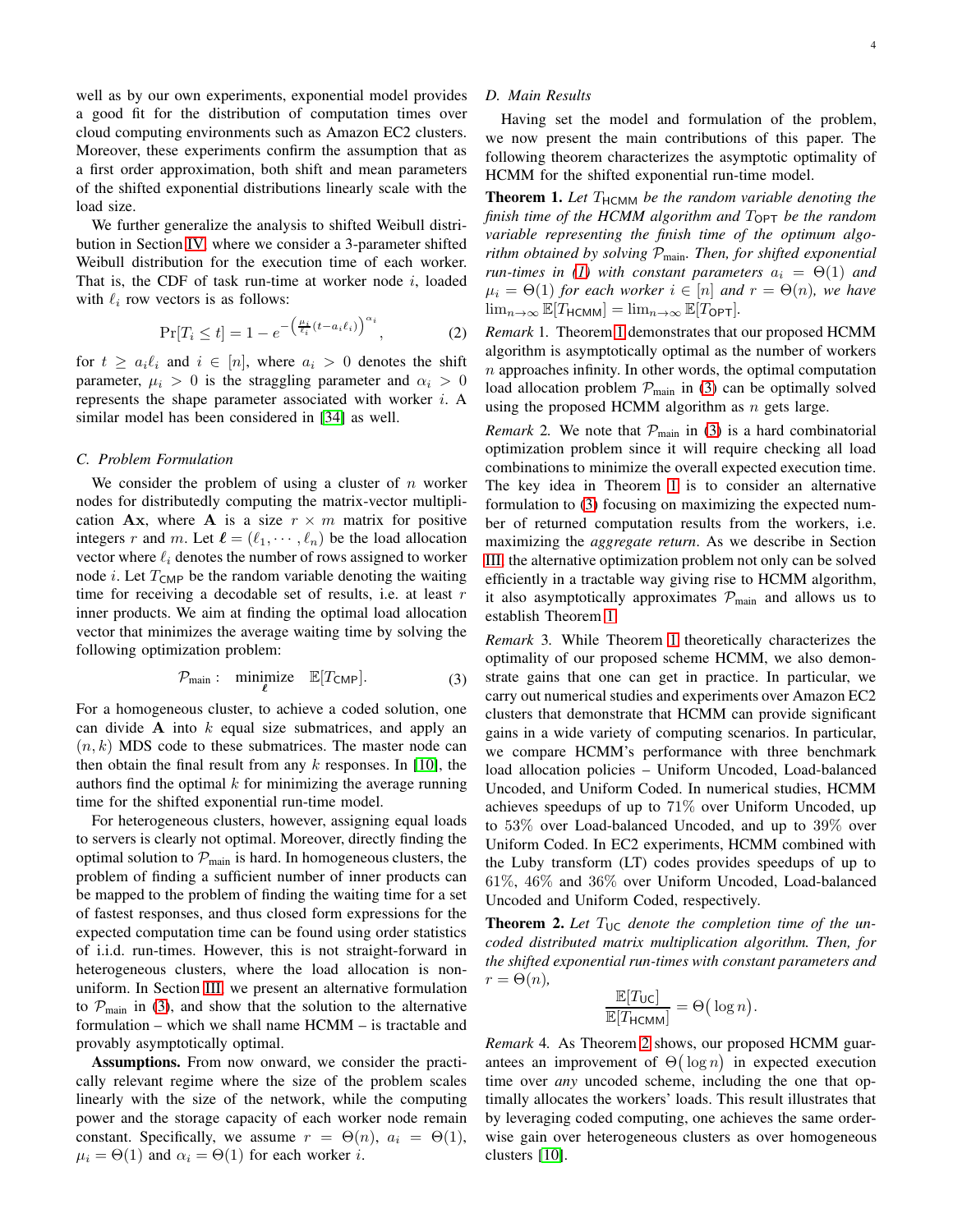Although Theorems [1](#page-3-1) and [2](#page-3-2) are based on the shifted exponential model [\(1\)](#page-2-3) for run-time random variables for the workers, our analyses are general and can be extended to other models. The following two theorems generalize the results when the execution time of each worker follows the Weibull distribution as described in [\(2\)](#page-3-3).

<span id="page-4-6"></span>Theorem 3. *For the shifted Weibull distribution of run-times with constant parameters*  $a_i = \Theta(1)$ ,  $\mu_i = \Theta(1)$  *and*  $\alpha_i = \Theta(1)$  *for each worker*  $i \in [n]$  *and*  $r = \Theta(n)$ *, the proposed HCMM algorithm is asymptotically optimal, i.e.,*  $\lim_{n\to\infty} \mathbb{E}[T_{\text{HCMM}}] = \lim_{n\to\infty} \mathbb{E}[T_{\text{OPT}}].$ 

<span id="page-4-1"></span>Theorem 4. *Under the Weibull distribution for run-times with constant parameters and*  $r = \Theta(n)$ *, the proposed HCMM scheme unboundedly outperforms the uncoded scheme, i.e.,*

$$
\frac{\mathbb{E}[T_{\mathsf{UC}}]}{\mathbb{E}[T_{\mathsf{HCMM}}]} \geq \Theta\big((\log n)^{1/\tilde{\alpha}}\big),\,
$$

where  $\tilde{\alpha} = \max_{i \in [n]} \alpha_i$  is the largest shape parameter among *the workers.*

*Remark* 5*.* As stated in Theorem [4,](#page-4-1) HCMM provides an unbounded gain over *any* uncoded scheme – including the optimal uncoded load allocation – under the Weibull distribution for workers' run-times. Furthermore, our numerical simulations demonstrate speedups of up to  $73\%$ ,  $56\%$  and  $42\%$ over Uniform Uncoded, Load-balanced Uncoded and Uniform Coded, respectively.

In the following section, we describe our alternative formulation based on aggregate return and describe our proposed HCMM algorithm that solves the alternative optimization.

# <span id="page-4-0"></span>III. THE PROPOSED HCMM SCHEME AND PROOFS OF THEOREMS [1](#page-3-1) AND [2](#page-3-2)

In this section, we prove Theorems [1](#page-3-1) and [2](#page-3-2) for the exponential model [\(1\)](#page-2-3). In particular, we start by describing the HCMM algorithm and show that it asymptotically achieves the optimal performance, as stated in Theorem [1,](#page-3-1) and lastly conclude the section by characterizing the gain of HCMM over uncoded scheme.

To derive HCMM, we start by reformulating  $P_{\text{main}}$  defined in [\(3\)](#page-3-0) and show that the alternative formulation can be efficiently solved, as opposed to solving  $P_{\text{main}}$  that needs an exhaustive search over all possible load allocations. The solution to the alternative problem gives rise to HCMM. We will further prove the optimality of HCMM and compare its average run-time to uncoded schemes.

# *A. Alternative Formulation of* Pmain *via Maximal Aggregate Return*

Consider an *n*-tuple load allocation  $\ell = (\ell_1, \dots, \ell_n)$  and let t be a feasible time for computation, i.e.,  $t \ge \max\{a_i \ell_i\}$ . The number of equations received from worker  $i \in [n]$  at the master node till time t is a random variable,  $X_i(t)$  =  $\ell_i$   $\mathbb{1}_{\{T_i \leq t\}}$ , where  $T_i$  is the random execution time for machine i that is assigned the load  $\ell_i$  and  $\mathbb{1}_{\{\cdot\}}$  denotes the indicator function. Then, the *aggregate return* at the master node at time  $t$  is:

<span id="page-4-2"></span>
$$
X(t) = \sum_{i=1}^{n} X_i(t).
$$

We propose the following two-step alternative formulation for  $P_{\text{main}}$  defined in [\(3\)](#page-3-0). First, for a fixed feasible time t, we maximize the aggregate return over different load allocations, i.e., we solve

<span id="page-4-3"></span>
$$
\mathcal{P}_{\text{alt}}^{(1)}: \ell^*(t) = \arg\max_{\ell} \mathbb{E}\big[X(t)\big].\tag{4}
$$

Then, given the load allocation  $\ell^*(t) = (\ell_1^*(t), \cdots, \ell_n^*(t))$ obtained from  $\mathcal{P}_{alt}^{(1)}$ , we find the smallest time t such that with high probability, there is enough aggregate return by time  $t$  at the master node, i.e., we solve

$$
\mathcal{P}_{\text{alt}}^{(2)}: \text{ minimize } t
$$
\n
$$
\text{subject to } \Pr\left[X^*(t) < r\right] = o\left(\frac{1}{n}\right), \qquad (5)
$$

where  $X^*(t)$  is the aggregate return at time t for load allocation obtained from  $\mathcal{P}_{alt}^{(1)}$ , that is

$$
X^*(t) = \sum_{i=1}^n X_i^*(t) = \sum_{i=1}^n \ell_i^*(t) \mathbb{1}_{\{T_i \le t\}}.
$$

From now onward, we denote the solution to  $\mathcal{P}_{alt}^{(2)}$  by  $t^*$  and hence  $\ell^*(t^*)$  denotes the solution to the two-step alternative formulation in [\(4\)](#page-4-2) and [\(5\)](#page-4-3) which gives rise to our proposed HCMM scheme described next.

## <span id="page-4-7"></span>*B. Solving the Alternative Formulation*

Considering the exponential distribution for workers' runtimes, we first proceed to solve  $\mathcal{P}^{(1)}_{\text{alt}}$  in [\(4\)](#page-4-2). The expected number of equations aggregated at the master node at time  $t$ is:

$$
\mathbb{E}\big[X(t)\big]=\sum_{i=1}^n\mathbb{E}\big[X_i(t)\big]=\sum_{i=1}^n\ell_i\left(1-e^{-\frac{\mu_i}{\ell_i}(t-a_i\,\ell_i)}\right).
$$

Since there is no constraint on load allocations,  $\mathcal{P}_{alt}^{(1)}$  can be decomposed to  $n$  decoupled optimization problems, i.e.,

<span id="page-4-4"></span>
$$
\ell_i^*(t) = \arg \max_{\ell_i} \mathbb{E}\big[X_i(t)\big],\tag{6}
$$

for all workers  $i \in [n]$ . The solution to [\(6\)](#page-4-4) satisfies the following optimality condition:

$$
\frac{\partial}{\partial \ell_i} \mathbb{E}\left[X_i(t)\right] = 1 - e^{-\frac{\mu_i}{\ell_i}(t - a_i\ell_i)} \left(\frac{\mu_i t}{\ell_i} + 1\right) = 0,
$$

which yields

<span id="page-4-5"></span>
$$
\ell_i^*(t) = \frac{t}{\lambda_i},\tag{7}
$$

where  $\lambda_i = \Theta(1)$  is a constant independent of t and is the positive solution to the following equation:

$$
e^{\mu_i \lambda_i} = e^{a_i \mu_i} (\mu_i \lambda_i + 1).
$$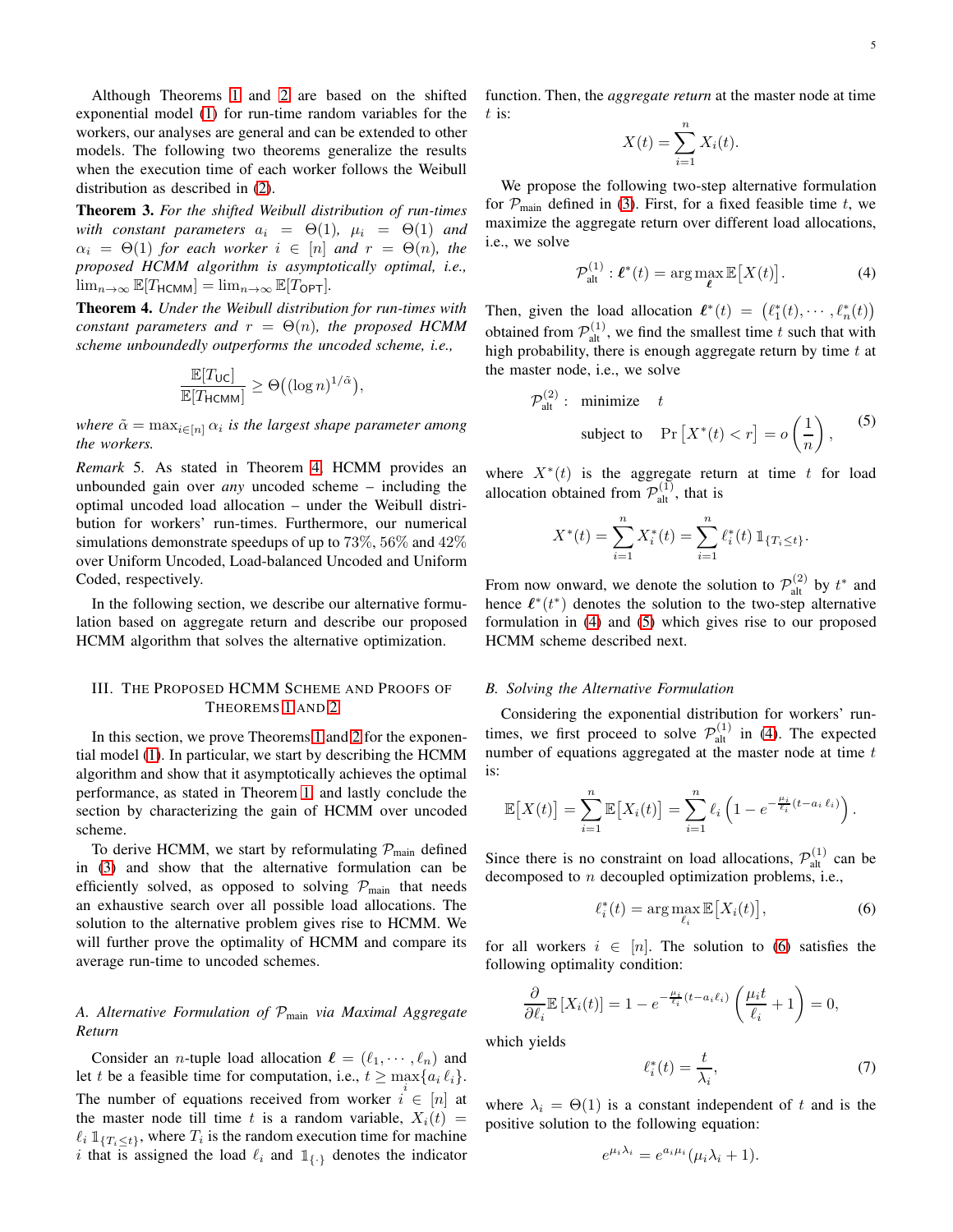# <span id="page-5-1"></span>Algorithm 1 Heterogeneous Coded Matrix Multiplication (HCMM)

**Input:** computation time parameters  $(a_i, \mu_i)$  for each worker  $i<sup>3</sup>$  $i<sup>3</sup>$  $i<sup>3</sup>$ 

**Output:** computation load assigned to each worker  $i$ 

- 1: procedure HCMM
- 2: solve  $\mathcal{P}_{\text{alt}}^{(1)}$  for any feasible t

3: obtain  $\ell_i^*(t) = \frac{t}{\lambda_i}$ 

- 4: solve  $\mathcal{P}_{\text{alt}}^{(2)}$  and obtain  $t^*$
- 5: **return**  $\ell_i^*(t^*) = \frac{t^*}{\lambda_i}$  $\frac{t^*}{\lambda_i}$  row vector computations for
- 6: worker i

One can easily check that the condition  $t \ge a_i \ell_i^*(t)$  holds for all *i* as well. Moreover, we denote by  $t^*$  the solution to  $\mathcal{P}_{alt}^{(2)}$ . Now, we define the HCMM load allocation as

$$
\ell_i^*(t^*) = \frac{t^*}{\lambda_i},\tag{8}
$$

for all workers  $i$ . In the following, we formally define the HCMM algorithm which is basically the solution to  $P_{alt}$ .

*Remark* 6*.* We note that in order to implement any load allocation scheme, each worker supposedly admits an integer number of rows as its associated computation load. However, the load allocation  $\ell_i^*(t^*)$  given by HCMM scheme in Algo-rithm [1](#page-5-1) is a real number for any worker  $i$  and therefore one needs to round the result before proceeding with experiments. In practical scenarios,  $\ell_i^*(t^*)$  is fairly large, e.g. in the order of 100 row vectors. Therefore, the effect of rounding the load allocations shall be insignificant.

We now provide an approximation to  $t^*$  and show it asymptotically converges to  $t^*$ . The expected aggregate return at time  $t$  for optimal loads obtained in  $(7)$  is

$$
\mathbb{E}\left[X^*(t)\right] = \sum_{i=1}^n \ell_i^*(t) \left(1 - e^{-\frac{\mu_i}{\ell_i^*(t)}(t - a_i \ell_i^*(t))}\right)
$$

$$
= \sum_{i=1}^n \frac{t}{\lambda_i} \left(1 - e^{-\frac{\mu_i}{t/\lambda_i}\left(t - \frac{a_i t}{\lambda_i}\right)}\right)
$$

$$
= ts,
$$
(9)

where

$$
s = \sum_{i=1}^{n} \frac{1}{\lambda_i} \left( 1 - e^{-\mu_i \lambda_i (1 - \frac{a_i}{\lambda_i})} \right) = \sum_{i=1}^{n} \frac{\mu_i}{1 + \mu_i \lambda_i} = \Theta(n),
$$

since  $\mu_i = \Theta(1)$  and  $\lambda_i = \Theta(1)$ . Let  $\tau^*$  be the solution to the following equation when solved for  $t$ :

$$
\mathbb{E}\left[X^*(t)\right] = \sum_{i=1}^n \ell_i^*(t) \left(1 - e^{-\frac{\mu_i}{\ell_i^*(t)}(t - a_i \ell_i^*(t))}\right) = r. \tag{10}
$$

In other words,  $\tau^*$  is the time for which there are exactly r inner products – on average – aggregated at the master node, when the workers are loaded according to the loading obtained in [\(7\)](#page-4-5). Using [\(7\)](#page-4-5), [\(9\)](#page-5-2) and [\(10\)](#page-5-3), we find that

$$
\tau^* = \frac{r}{s} = \Theta(1),\tag{11}
$$

$$
\ell_i^*(\tau^*) = \frac{\tau^*}{\lambda_i} = \frac{r}{s\lambda_i} = \Theta(1). \tag{12}
$$

We now present the following lemma, which shows that  $\tau^*$ converges to  $t^*$  for large n (see Appendix for proof).

<span id="page-5-8"></span>Lemma 1. *Let* t ∗ *be the solution to the alternative formulation*  $\mathcal{P}_{\text{alt}}$  *in* [\(4](#page-4-2)[-5\)](#page-4-3) and  $\tau^*$  be the solution to [\(10\)](#page-5-3). Then,

$$
\tau^* \leq t^* \leq \tau^* + o(1).
$$

## <span id="page-5-9"></span>*C. Asymptotic Optimality of HCMM*

In this subsection, we prove the asymptotic optimality of HCMM as claimed in Theorem [1.](#page-3-1)

*Proof of Theorem [1.](#page-3-1)* Consider the HCMM load assignment in [\(8\)](#page-5-4). Let the random variable  $T_{\text{HCMM}}$  denote the finish time associated to this load allocation, i.e. the waiting time to receive at least r inner products from the workers. Let  $T_{\text{max}}$  be the random variable denoting the finish time of all the workers for the HCMM load assignment.

<span id="page-5-4"></span>First, we show that

<span id="page-5-5"></span>
$$
\mathbb{E}[T_{\text{HCMM}}] \le t^* + o(1).
$$

Let us define two events  $\mathcal{E}_1$  and  $\mathcal{E}_2$  as follows:

$$
\mathcal{E}_1 = \{T_{\text{max}} > \Theta(n)\} \text{ and } \mathcal{E}_2 = \{T_{\text{HCMM}} > t^*\}.
$$

Conditioning on these events, we can write

$$
\mathbb{E}[T_{\text{HCMM}}] = \mathbb{E}[T_{\text{HCMM}}|\mathcal{E}_1] \Pr[\mathcal{E}_1] + \mathbb{E}[T_{\text{HCMM}}|\mathcal{E}_1^c \cap \mathcal{E}_2] \Pr[\mathcal{E}_1^c \cap \mathcal{E}_2] + \mathbb{E}[T_{\text{HCMM}}|\mathcal{E}_1^c \cap \mathcal{E}_2^c] \Pr[\mathcal{E}_1^c \cap \mathcal{E}_2^c]. \tag{13}
$$

We can write the second term in RHS of  $(13)$  as follows:

$$
\mathbb{E}[T_{\text{HCMM}}|\mathcal{E}_{1}^{c} \cap \mathcal{E}_{2}] \Pr[\mathcal{E}_{1}^{c} \cap \mathcal{E}_{2}]
$$
\n
$$
= \mathbb{E}[T_{\text{HCMM}}|T_{\text{max}} \leq \Theta(n), T_{\text{HCMM}} > t^{*}]
$$
\n
$$
\times \Pr[T_{\text{max}} \leq \Theta(n), T_{\text{HCMM}} > t^{*}]
$$
\n
$$
\leq \mathbb{E}[T_{\text{max}}|T_{\text{max}} \leq \Theta(n), T_{\text{HCMM}} > t^{*}] \Pr[T_{\text{HCMM}} > t^{*}]
$$
\n
$$
\leq \Theta(n) \cdot o\left(\frac{1}{n}\right)
$$
\n
$$
= o(1). \tag{14}
$$

<span id="page-5-2"></span>To prove  $(a)$ , we note that HCMM returns r inner products by time  $T_{\text{HCMM}}$ . Moreover, the aggregate return is increasing in time. Therefore,

<span id="page-5-6"></span>
$$
\Pr[T_{\text{HCMM}} > t^*] \le \Pr[X^*(t^*) < r] = o\left(\frac{1}{n}\right).
$$

<span id="page-5-3"></span>Furthermore, we have

$$
\mathbb{E}[T_{\max}|T_{\max} \leq \Theta(n), T_{\text{HCMM}} > t^*]
$$
\n
$$
= \frac{1}{\Pr[T_{\max} \leq \Theta(n), T_{\text{HCMM}} > t^*]}
$$
\n
$$
\times \int_{t_1=0}^{\Theta(n)} \int_{t_2=t^*}^{\infty} t_1 d \Pr[T_{\max} \leq t_1, T_{\text{HCMM}} \leq t_2]
$$
\n
$$
\leq \frac{\Theta(n)}{\Pr[T_{\max} \leq \Theta(n), T_{\text{HCMM}} > t^*]}
$$
\n
$$
\times \int_{t_1=0}^{\Theta(n)} \int_{t_2=t^*}^{\infty} d \Pr[T_{\max} \leq t_1, T_{\text{HCMM}} \leq t_2]
$$
\n
$$
= \Theta(n).
$$

<span id="page-5-10"></span><span id="page-5-7"></span><span id="page-5-0"></span><sup>3</sup>For the shifted Weibull distribution, parameters  $(a_i, \mu_i, \alpha_i)$  are taken as inputs.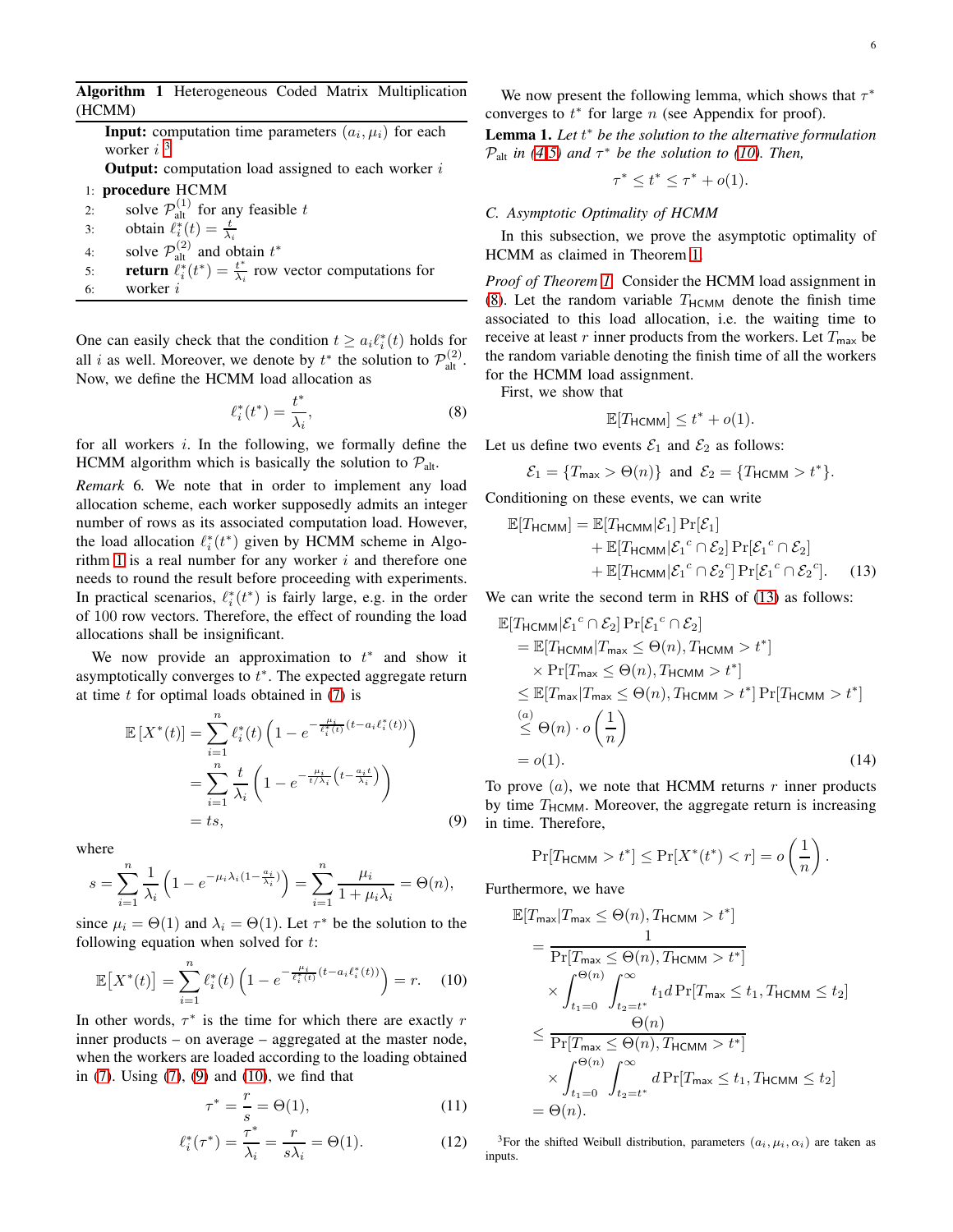$$
\mathbb{E}[T_{\text{HCMM}}|\mathcal{E}_1^c \cap \mathcal{E}_2^c] \Pr[\mathcal{E}_1^c \cap \mathcal{E}_2^c]
$$
  
\n
$$
= \mathbb{E}[T_{\text{HCMM}}|T_{\text{max}} \leq \Theta(n), T_{\text{HCMM}} \leq t^*]
$$
  
\n
$$
\times \Pr[T_{\text{max}} \leq \Theta(n), T_{\text{HCMM}} \leq t^*]
$$
  
\n
$$
\leq \mathbb{E}[T_{\text{HCMM}}|T_{\text{max}} \leq \Theta(n), T_{\text{HCMM}} \leq t^*]
$$
  
\n(b)  
\n
$$
\leq t^*,
$$
 (15)

where proof of  $(b)$  is similar to proof of  $(a)$  in [\(14\)](#page-5-6). Regarding the first term in RHS of [\(13\)](#page-5-5), we have

$$
\mathbb{E}[T_{\text{HCMM}}|\mathcal{E}_{1}] \Pr[\mathcal{E}_{1}] = \mathbb{E}[T_{\text{HCMM}}|T_{\text{max}} > \Theta(n)]
$$
  
\n
$$
\times \Pr[T_{\text{max}} > \Theta(n)]
$$
  
\n
$$
\leq \mathbb{E}[T_{\text{max}}|T_{\text{max}} > \Theta(n)]
$$
  
\n
$$
\times \Pr[T_{\text{max}} > \Theta(n)]
$$
  
\n
$$
= \int_{\Theta(n)}^{\infty} t f_{\text{max}}(t) dt
$$
  
\n
$$
\leq \int_{\Theta(n)}^{\infty} t h k_{1} e^{-k_{1}t} (1 - e^{-k_{1}t})^{n-1} dt
$$
  
\n
$$
\leq \int_{\Theta(n)}^{\infty} n k_{1} t e^{-k_{1}t} dt
$$
  
\n
$$
\leq \int_{\Theta(n)}^{\infty} \frac{1}{t^{2}} dt = o(1),
$$
 (16)

for some  $k_1 = \Theta(1)$  and large enough n. To derive inequality (c), we find a stochastic upper bound on  $T_{\text{max}}$  by considering  $n$  i.i.d. copies of the worker run-times with largest shift and smallest straggling parameters that are also  $\Theta(1)$ , and use the PDF of the maximum of  $n$  i.i.d. exponential random variables. As we later use in the proof of Theorem [3,](#page-4-6) one can similarly write for the shifted Weibull distribution:

$$
\mathbb{E}[T_{\text{HCMM}}|\mathcal{E}_1] \Pr[\mathcal{E}_1] \n\leq \int_{\Theta(n)}^{\infty} t f_{\text{max}}(t) dt \n\leq \int_{\Theta(n)}^{\infty} n k_1 k_2 t^{k_2} e^{-k_1 t^{k_2}} \left(1 - e^{-k_1 t^{k_2}}\right)^{n-1} dt \n\leq \int_{\Theta(n)}^{\infty} n k_1 k_2 t^{k_2} e^{-k_1 t^{k_2}} dt \n\leq \int_{\Theta(n)}^{\infty} \frac{1}{t^2} dt = o(1),
$$
\n(17)

for some constants  $k_1$  and  $k_2$ . Therefore, using [\(14\)](#page-5-6), [\(15\)](#page-6-0) and [\(16\)](#page-6-1) (or [\(17\)](#page-6-2) for the shifted Weibull model) in [\(13\)](#page-5-5) we have

$$
\mathbb{E}[T_{\mathsf{HCMM}}] \le t^* + o(1).
$$

Let  $\ell_{\text{OPT}} = (\ell_{\text{OPT},1}, \cdots, \ell_{\text{OPT},n})$  denote the optimal load allocation corresponding to  $\mathcal{P}_{\text{main}}$  in [\(3\)](#page-3-0) and  $X_{\text{OPT}}(\cdot)$  represent the aggregate return under load allocation  $\ell_{\text{OPT}}$ . Now we prove the following lower bound on the average completion time of the optimum algorithm:

$$
\mathbb{E}[T_{\text{OPT}}] \ge t^* - o(1).
$$

To this end, we show the following two inequalities,

$$
\mathbb{E}[T_{\textsf{OPT}}] \stackrel{(d)}{\geq} \tau - \delta_1 \stackrel{(e)}{\geq} t^* - \delta_2 - \delta_1,
$$

where  $\delta_1 = \Theta\left(\frac{\log n}{\sqrt{n}}\right)$  $\bigg), \delta_2 = \Theta\left(\frac{\log n}{\sqrt{n}}\right)$ ) and  $\tau$  is the solution to  $\mathbb{E}[X_{\text{OPT}}(\tau)] = r$ . We have

<span id="page-6-0"></span>
$$
r - \mathbb{E}[X_{\text{OPT}}(\tau - \delta_1)]
$$
  
= 
$$
\sum_{i=1}^n \ell_{\text{OPT},i} \left( \Pr[T_i < \tau] - \Pr[T_i < \tau - \delta_1] \right)
$$
  
= 
$$
\sum_{i=1}^n \ell_{\text{OPT},i} \left( \frac{d}{d\tau} \Pr[T_i < \tau] \delta_1 + \mathcal{O} \left( \delta_1^2 \right) \right)
$$
  
= 
$$
\Theta(n\delta_1) + \mathcal{O} \left( n\delta_1^2 \right) = \Theta(n\delta_1),
$$

where we used the fact that  $\ell_{\text{OPT},i} = \Theta(1)^4$  $\ell_{\text{OPT},i} = \Theta(1)^4$ . By McDiarmid's inequality (see Appendix for its description), we have

$$
\Pr[X_{\text{OPT}}(\tau - \delta_1) \ge r] \n= \Pr[X_{\text{OPT}}(\tau - \delta_1) - \mathbb{E}[X_{\text{OPT}}(\tau - \delta_1)] \n\ge r - \mathbb{E}[X_{\text{OPT}}(\tau - \delta_1)]] \n\le \exp\left(-\frac{2(\mathbb{E}[X_{\text{OPT}}(\tau - \delta_1)] - r)^2}{\sum_{i=1}^n \ell_{\text{OPT},i}^2}\right) \n= e^{-\Theta(n\delta_1^2)} = o\left(\frac{1}{n}\right),
$$

<span id="page-6-1"></span>which implies inequality  $(d)$ . We proceed to prove  $(e)$  by showing the following two inequalities,

<span id="page-6-4"></span>
$$
\tau \ge \tau^*,\tag{18}
$$

$$
\tau^* \ge t^* - \delta_2,\tag{19}
$$

<span id="page-6-5"></span>where  $\tau^*$  is obtained in [\(11\)](#page-5-7). Given the fact that HCMM maximizes the expected aggregate return, we have

$$
\mathbb{E}[X^*(t)] \ge \mathbb{E}[X_{\text{OPT}}(t)],
$$

for every feasible  $t$ , which implies [\(18\)](#page-6-4). Moreover, Lemma [1](#page-5-8) proves [\(19\)](#page-6-5). All in all, we have

$$
t^* - o(1) \leq \mathbb{E}[T_{\text{OPT}}] \leq \mathbb{E}[T_{\text{HCMM}}] \leq t^* + o(1),
$$

<span id="page-6-2"></span>which yields  $\lim_{n\to\infty} \mathbb{E}[T_{\text{HCMM}}] = \lim_{n\to\infty} \mathbb{E}[T_{\text{OPT}}]$  and the claim is concluded. claim is concluded.

#### *D. Comparison with Uncoded Schemes*

This subsection provides the proof of Theorem [2](#page-3-2) by comparing the performance of HCMM to uncoded scheme. In an uncoded scheme, the redundancy factor is 1; thus, the master node has to wait for the results from all the worker nodes in order to complete the computation.

<span id="page-6-3"></span><sup>&</sup>lt;sup>4</sup>We argue that the allocated loads in the optimum coded scheme are all Θ(1). Without loss of generality, suppose  $\ell_{\text{OPT},1} > Θ(1)$  which implies  $\lim_{n\to\infty}$  Pr[T<sub>1</sub> < t] = 0 for any  $t = \Theta(1)$ . We have already implemented HCMM, a (sub-)optimal algorithm achieving computation time  $\tau^* = \Theta(1)$ , therefore the optimal scheme should have a better finishing time  $\tau \leq \Theta(1)$ . Now assume the load of machine 1 is replaced by  $\ell_{\text{OPT},1} = \Theta(1)$ . Clearly, for any time  $t = \Theta(1)$ , the aggregate return for the new set of loads is larger than the former one by any  $\Theta(1)$  time, almost surely. This is in contradiction to optimality assumption.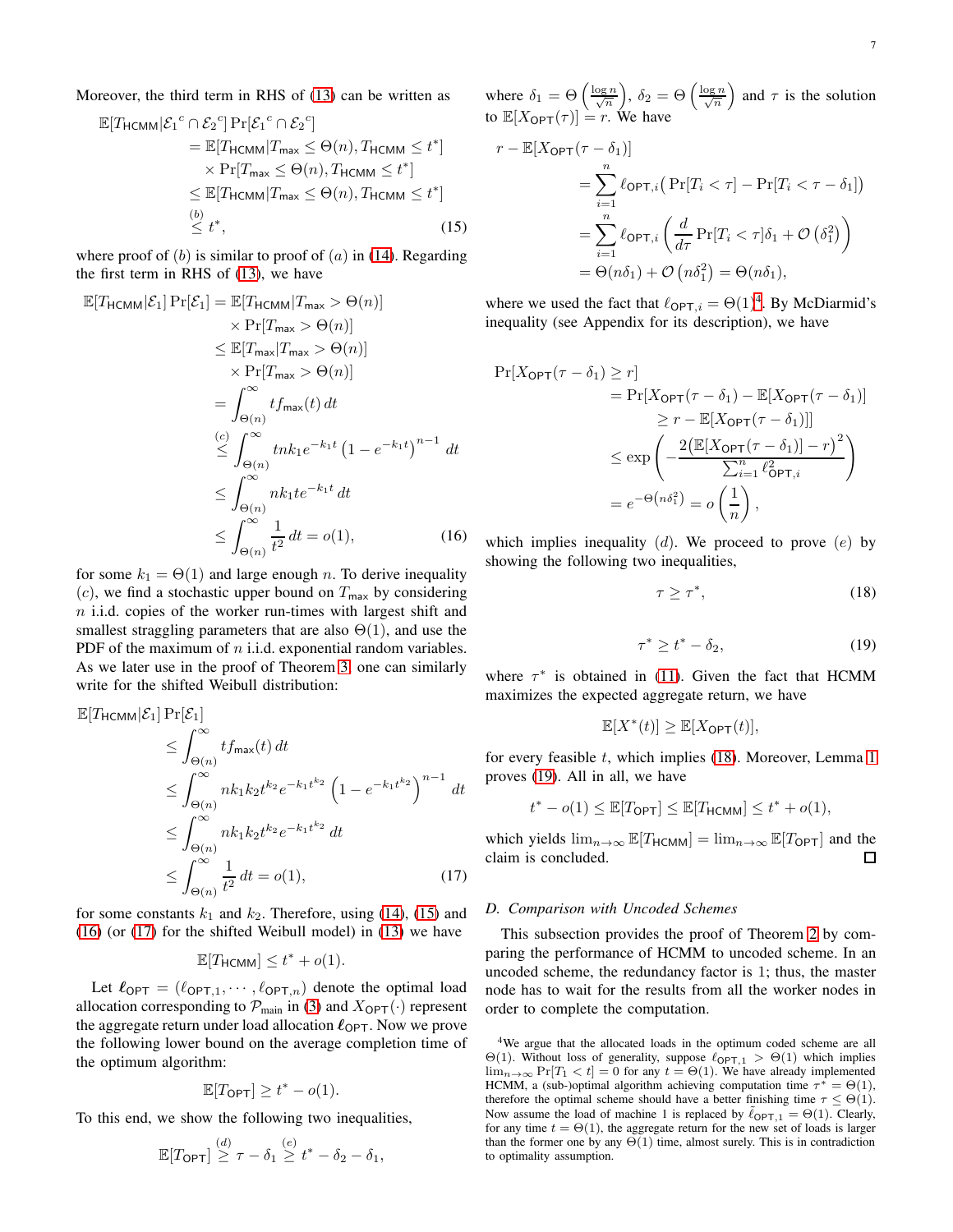*Proof of Theorem [2.](#page-3-2)* We start by characterizing the expected run-time of the best uncoded scheme. Particularly, we show that

$$
\mathbb{E}[T_{\mathsf{UC}}] = \Theta\big(\log n\big),\,
$$

where  $T_{\text{UC}}$  denotes the completion time of the optimum uncoded distributed matrix multiplication algorithm. To do so, we start by showing that

$$
\mathbb{E}[T_{\mathsf{UC}}] \ge c \log n,
$$

for a constant  $c$  independent of  $n$ . For a set of machines with parameters  $\{(a_i, \mu_i)\}_{i=1}^n$ , let  $\tilde{a} = \min_i a_i$  and  $\tilde{\mu} = \max_i \mu_i$ . Now, consider another set of  $n$  machines in which every machine is replaced with a faster machine with parameters  $(\tilde{a}, \tilde{\mu})$ . Since the computation times of the new set of machines are i.i.d., one can show that the optimal load allocation for these machines is uniform, i.e.,

$$
\widetilde{\ell}_i^*=\frac{r}{n},
$$

for every machine  $i \in [n]$ . Let  $\{\widetilde{T}_i\}_{i=1}^n$  represent the i.i.d. shifted exponential random variables denoting the execution times for the new set of machines where each machine is loaded by  $\tilde{\ell}_i^* = \frac{r}{n}$ . Therefore, the CDF of the completion time of each new machine can be written as

$$
\Pr\left[\widetilde{T}_i \le t\right] = 1 - e^{-\frac{\widetilde{\mu}_i}{\widetilde{\ell}_i^*} \left(t - \widetilde{a}\widetilde{\ell}_i^*\right)} \\
= 1 - e^{-\widetilde{\mu}\frac{n}{r}\left(t - \widetilde{a}\frac{r}{n}\right)},
$$

for  $t \geq \frac{\tilde{a}r}{n}$  and the expected computation time can be written as

$$
\mathbb{E}\left[\widetilde{T}_i\right] = \frac{r}{n}\left(\tilde{a} + \frac{1}{\tilde{\mu}}\right),\,
$$

for all  $i \in [n]$ . Since the master needs to wait for all of the machines to return their results, the total run-time is  $T_{\text{UC}} =$  $\max_{i \in [n]} T_i$ . Therefore,

<span id="page-7-1"></span>
$$
\mathbb{E}\left[\widetilde{T}_{\mathsf{UC}}\right] = \mathbb{E}\left[\max_{i \in [n]} \widetilde{T}_i\right] = \frac{\widetilde{a}r}{n} + \frac{rH_n}{n\widetilde{\mu}},\tag{20}
$$

where  $H_n = 1 + \frac{1}{2} + \frac{1}{3} + \cdots + \frac{1}{n}$  is the sum of the harmonic series. We can further bound [\(20\)](#page-7-1) using the fact that

$$
\frac{\tilde{a}r}{n} + \frac{rH_n}{n\tilde{\mu}} \ge \frac{\tilde{a}r}{n} + \frac{r}{n\tilde{\mu}}\log(n+1) \ge c\log n,
$$

for a constant c independent of n, since  $r = \Theta(n)$ ,  $\tilde{a} = \Theta(1)$ , and  $\tilde{\mu} = \Theta(1)$  for all  $i \in [n]$ . All in all, we have the following lower bound on the optimal uncoded scheme:

$$
\mathbb{E}[T_{\mathsf{UC}}] \ge \mathbb{E}\left[\widetilde{T}_{\mathsf{UC}}\right] \ge c\log n. \tag{21}
$$

Now consider another set of  $n$  machines, where each machine is replaced with a slower one with parameters  $(\hat{a}, \hat{\mu})$ for  $\hat{a} = \max_i a_i$  and  $\hat{\mu} = \min_i \mu_i$ . By an argument similar to the one employed the lower bound, we can write

$$
\mathbb{E}[T_{\mathsf{UC}}] \le \frac{\hat{a}r}{n} + \frac{r}{n\hat{\mu}} H_n \le C \log n,\tag{22}
$$

<span id="page-7-4"></span>for another constant  $C$ . From [\(21\)](#page-7-2) and [\(22\)](#page-7-3), one can conclude that

$$
\mathbb{E}[T_{\mathsf{UC}}] = \Theta\big(\log n\big). \tag{23}
$$

Further, by Theorem [1](#page-3-1) and Lemma [1,](#page-5-8) we find that

<span id="page-7-5"></span>
$$
\mathbb{E}[T_{\text{HCMM}}] = \Theta(1). \tag{24}
$$

Comparing [\(23\)](#page-7-4) to [\(24\)](#page-7-5) demonstrates that HCMM outperforms the best uncoded scheme by a factor of  $\Theta(\log n)$ , i.e.,

$$
\frac{\mathbb{E}[T_{\text{UC}}]}{\mathbb{E}[T_{\text{HCMM}}]} = \Theta(\log n).
$$

# <span id="page-7-0"></span>IV. GENERALIZATION TO THE SHIFTED WEIBULL MODEL AND PROOFS OF THEOREMS [3](#page-4-6) AND [4](#page-4-1)

In this section, we consider the shifted Weibull distribution for the workers' execution times, which captures a broader class of run-time models than the exponential distribution. We particularly generalize our proposed HCMM algorithm to the class of shifted Weibull distributed run-times and prove Theorems [3](#page-4-6) and [4.](#page-4-1) More specifically, we argue that asymptotic optimality of HCMM is derived similar to the shifted exponential case and further show that HCMM provides unbounded gain over uncoded schemes, asymptotically.

A random variable  $T$  has Weibull distribution with shape parameter  $\alpha > 0$  and scale parameter  $\mu > 0$ , denoted by  $T \sim \mathcal{W}(\alpha, \mu)$ , if the CDF of T is of the following form:

$$
\Pr[T \le t] = 1 - e^{-(\mu t)^{\alpha}}, \quad t \ge 0.
$$

The expected value of the Weibull distribution is known to be  $\mathbb{E}[T] = \frac{1}{\mu} \Gamma(1+1/\alpha)$ , where  $\Gamma(\cdot)$  denotes the Gamma function.

As stated in Section [II-B,](#page-2-4) we consider a 3-parameter shifted Weibull distribution for workers' run-times defined in [\(2\)](#page-3-3). The mean value of the worker *i*'s run-times is then  $\mathbb{E}[T_i] = a_i \ell_i +$  $\frac{\ell_i}{\mu_i} \Gamma(1 + 1/\alpha_i)$ . Clearly, shifted exponential distribution is a special case of the shifted Weibull model when  $\alpha_i = 1$ . By slight reparameterizations, this model can be similarly applied to the HCMM algorithm proposed in Algorithm [1,](#page-5-1) meaning that the main and alternative optimization problems defined in [\(3\)](#page-3-0), [\(4\)](#page-4-2) and [\(5\)](#page-4-3) can be similarly analyzed under the shifted Weibull model.

As in the exponential case, we begin by maximizing the expected aggregate return at the master node  $(\mathcal{P}_{\text{alt}}^{(1)})$  under the shifted Weibull distribution, which is given by

$$
\mathbb{E}\left[X(t)\right] = \sum_{i=1}^n \mathbb{E}\left[X_i(t)\right] = \sum_{i=1}^n \ell_i \left(1 - e^{-\left(\frac{\mu_i}{\ell_i}(t - a_i\ell_i)\right)^{\alpha_i}}\right).
$$

<span id="page-7-2"></span>The optimal load allocation that maximizes the individual expected aggregate returns at each worker (and thus the total aggregate return) can be found by solving the following equation:

$$
\frac{\partial}{\partial \ell_i} \mathbb{E}\left[X_i(t)\right] \n= 1 - e^{-\left(\frac{\mu_i}{\ell_i}(t - a_i\ell_i)\right)^{\alpha_i}} \left(1 + \frac{\mu_i^{\alpha_i} \alpha_i t}{\ell_i} \left(\frac{t}{\ell_i} - a_i\right)^{\alpha_i - 1}\right) \n= 0.
$$
\n(25)

<span id="page-7-3"></span>Solving [\(25\)](#page-7-6) for  $\ell_i$  yields  $\ell_i^*(t) = \frac{t}{\lambda_i}$  where the constant  $\lambda_i >$  $a_i$  is the positive solution to

<span id="page-7-6"></span>
$$
e^{\mu_i{}^{\alpha_i}(\lambda_i - a_i)^{\alpha_i}} = 1 + \alpha_i \mu_i{}^{\alpha_i} \lambda_i (\lambda_i - a_i)^{\alpha_i - 1}.
$$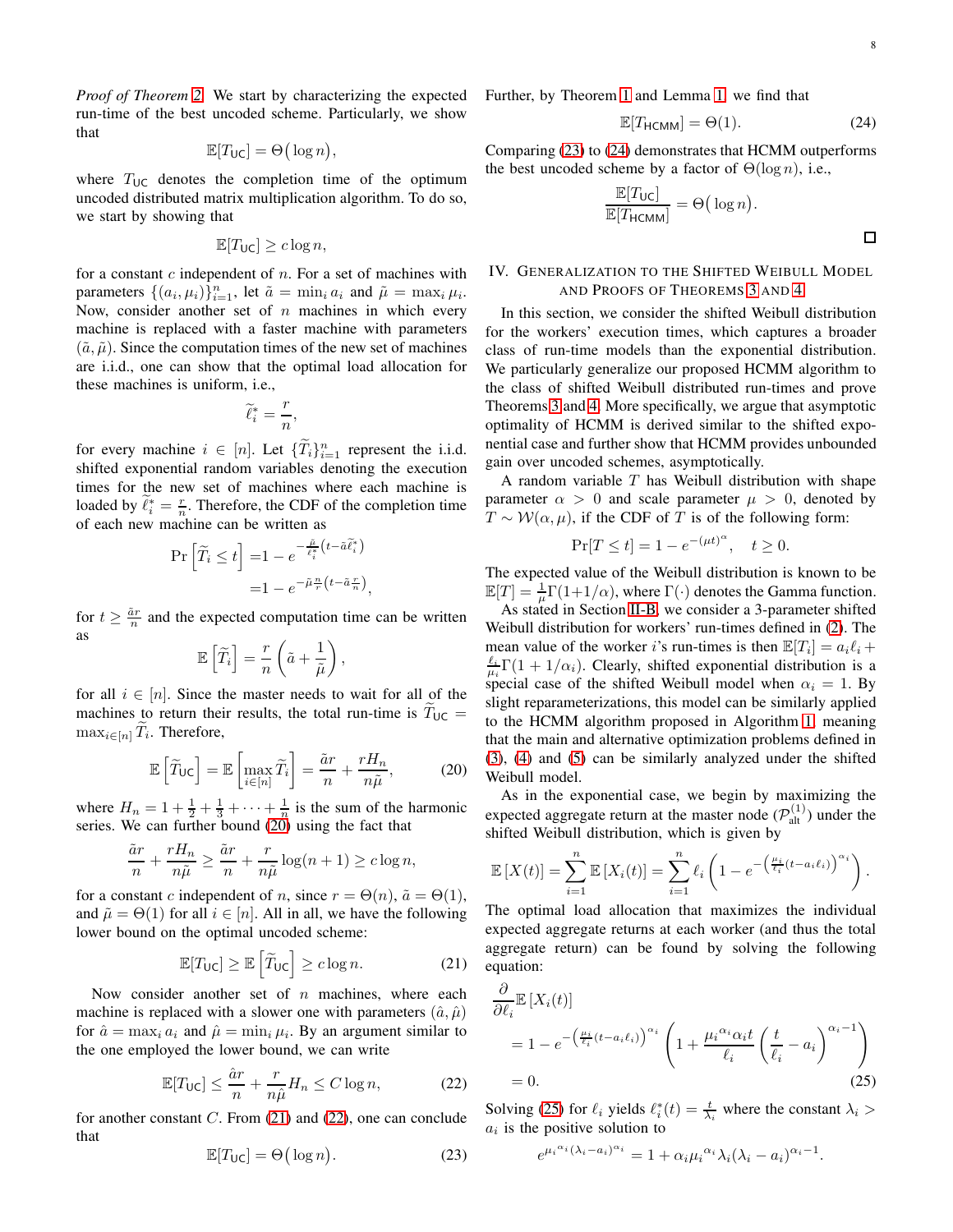Similar to Section [III,](#page-4-0) we can define  $s$  as follows,

$$
s = \frac{\mathbb{E}\left[X^*(t)\right]}{t}
$$
  
=  $\frac{1}{t} \sum_{i=1}^n \ell_i^*(t) \left(1 - e^{-\left(\frac{\mu_i}{\ell_i^*(t)}(t - a_i \ell_i^*(t))\right)^{\alpha_i}}\right)$   
=  $\sum_{i=1}^n \frac{1}{\lambda_i} \left(1 - e^{-\left(\mu_i \lambda_i \left(1 - \frac{a_i}{\lambda_i}\right)\right)^{\alpha_i}}\right)$   
=  $\sum_{i=1}^n \frac{\alpha_i \mu_i^{\alpha_i} (\lambda_i - a_i)^{\alpha_i - 1}}{1 + \alpha_i \mu_i^{\alpha_i} \lambda_i (\lambda_i - a_i)^{\alpha_i - 1}}$   
=  $\Theta(n).$ 

The last equality uses the fact that all the distribution parameters are constants. The expected aggregate return with optimal loads,  $\mathbb{E}[X^*(t)]$ , equals to r at time  $t = \tau^*$ . Thus,  $\tau^* = \frac{r}{s} = \Theta(1)$  and  $\ell_i^*(\tau^*) = \frac{\tau^*}{\lambda_i}$  $\frac{\tau^*}{\lambda_i} = \frac{r}{s\lambda_i} = \Theta(1).$ 

*Proof of Theorem [3.](#page-4-6)* With the aforementioned reparametrizations of  $\lambda_i$ , s and  $\tau^*$ , the HCMM algorithm defined in Algorithm [1](#page-5-1) is identically applicable to the Weibull model. Proof of the asymptotic optimality of HCMM under the Weibull distribution follows the similar steps as in the proof for the exponential case in Section [III-C](#page-5-9) (unless specifically justified, e.g. [\(17\)](#page-6-2)). We avoid rewriting these steps for the purpose of readability of the paper, but we note that the concentration inequalities used to establish the proof of Theorem [1](#page-3-1) can be applied to a wide class of distributions including the Weibull distribution. П

As an implication of Theorem [3,](#page-4-6) the induced expected execution time by HCMM algorithm is asymptotically constant, that is  $\mathbb{E}[T_{\text{HCMM}}] = \Theta(1)$ ; which was also the case for shifted exponential distribution. To compare with the uncoded scenario, we start by the following lemma which characterizes the extreme value of a sequence of Weibull random variables. **Lemma 2.** Let  ${T_i}_{i=1}^{\infty}$  be a sequence of i.i.d.  $W(\alpha, \mu)$ *random variables and*  $T_n^* = \max_{i \in [n]} T_i$  *denote the maximum of the first* n *variables. Then,*

$$
\mathbb{E}[T_n^*] \ge \Theta\left((\log n)^{1/\alpha}\right).
$$

<span id="page-8-0"></span>*Proof.* Consider the sequence of maximums  $\{T_i^*\}_{i=1}^\infty$ . From *Hoof.* Consider the sequence of maximums  $\{I_i\}_{i=1}^n$ . From<br>Markov's inequality, we have  $\frac{\mathbb{E}[T_n^*]}{t_n} \geq \Pr[T_n^* \geq t_n]$ , for any  $t_n > 0$  and  $n \in \mathbb{N}$ . Pick  $t_n = \frac{1}{\mu} (\log n)^{1/\alpha}$ . Therefore,

$$
\frac{\mathbb{E}[T_n^*]}{\frac{1}{\mu} (\log n)^{1/\alpha}} \ge \Pr\left[T_n^* \ge \frac{1}{\mu} (\log n)^{1/\alpha}\right]
$$

$$
= 1 - \Pr\left[T_n^* < \frac{1}{\mu} (\log n)^{1/\alpha}\right]
$$

$$
= 1 - \prod_{i=1}^n \Pr\left[T_i < \frac{1}{\mu} (\log n)^{1/\alpha}\right]
$$

$$
= 1 - (1 - e^{-\log n})^n
$$

$$
= 1 - \left(1 - \frac{1}{n}\right)^n.
$$

Therefore,

$$
\lim_{n \to \infty} \frac{\mathbb{E}[T_n^*]}{\frac{1}{\mu} (\log n)^{1/\alpha}} \ge \lim_{n \to \infty} 1 - \left(1 - \frac{1}{n}\right)^n = 1 - \frac{1}{e} > 0.63,
$$
  
which implies  $\mathbb{E}[T_n^*] > \Theta\left((\log n)^{1/\alpha}\right).$ 

which implies  $\mathbb{E}[T_n^*] \geq \Theta\left((\log n)^{1/\alpha}\right)$ .

Now we complete the proof of Theorem [4.](#page-4-1)

*Proof of Theorem [4.](#page-4-1)* Recall that  $T_{\text{UC}}$  denotes the completion time of the optimum uncoded distributed matrix multiplication algorithm across  $n$  workers parametrized by tuples  $\{(a_i, \mu_i, \alpha_i)\}_{i=1}^n$ . To bound the mean of  $T_{\text{UC}}$ , assume that every machine is replaced with a stochastically faster machine with parameters  $(\tilde{a}, \tilde{\mu}, \tilde{\alpha})$  where  $\tilde{a} = \min_i a_i$ ,  $\tilde{\mu} = \max_i \mu_i$ and  $\tilde{\alpha} = \max_i \alpha_i$ , i.e., the expected run-time of the latter scenario is no greater than that of the former one. For the new set of  $n$  identical machines, the optimal loading is uniform, i.e.,  $\tilde{\ell}_i^* = \frac{r}{n}$ . Let  $\{\tilde{T}_i\}_{i=1}^n$  denote the i.i.d. shifted Weibull run times for new set of machines which have CDFs of the form

$$
\Pr\left[\widetilde{T}_i \le t\right] = 1 - e^{-\left(\frac{\widetilde{\mu}}{\widetilde{\ell}_i^*}\left(t - \widetilde{a}\widetilde{\ell}_i^*\right)\right)^{\widetilde{\alpha}}}
$$

$$
= 1 - e^{-\left(\widetilde{\mu}\frac{n}{r}\left(t - \widetilde{a}\frac{r}{n}\right)\right)^{\widetilde{\alpha}}},
$$

for  $t \geq \frac{\tilde{a}r}{n}$ . The mean of computation time for the new set of machines is

,

 $\Box$ 

$$
\mathbb{E}\left[\widetilde{T}_{\mathsf{UC}}\right] = \mathbb{E}\left[\max_{i \in [n]} \widetilde{T}_i\right] = \frac{\widetilde{a}r}{n} + \mathbb{E}\left[\max_{i \in [n]} \widetilde{\widetilde{T}}_i\right],
$$

where  $\widetilde{T}_i = \widetilde{T}_i - \frac{\tilde{a}r}{n}$  are i.i.d.  $\mathcal{W}(\tilde{\alpha}, \tilde{\mu}^{\frac{n}{r}})$  for all workers  $i \in [n]$ . Using Lemma [2,](#page-8-0) we can write

$$
\mathbb{E}[T_{\mathsf{UC}}] \geq \mathbb{E}\left[\widetilde{T}_{\mathsf{UC}}\right] \geq \frac{\tilde{a}r}{n} + \Theta\left((\log n)^{1/\tilde{\alpha}}\right) = \Theta\left((\log n)^{1/\tilde{\alpha}}\right).
$$

Comparing the best uncoded scheme with the proposed coded algorithm demonstrates that HCMM outperforms the best uncoded scheme by a factor of at least  $\Theta$  ( $(\log n)^{1/\tilde{\alpha}}$ ), i.e.,

$$
\frac{\mathbb{E}[T_{\mathsf{UC}}]}{\mathbb{E}[T_{\mathsf{HCMM}}]} \geq \Theta\left((\log n)^{1/\tilde{\alpha}}\right).
$$

# V. NUMERICAL STUDIES AND EXPERIMENTS USING AMAZON EC2 MACHINES

In this section, we present our results both from simulations as well as from experiments over Amazon EC2 clusters. These results demonstrate how HCMM can provide significant speedups in comparison to state-of-the-art load allocation schemes.

#### *A. Numerical Analysis*

We now present numerical results evaluating the performance of HCMM. We consider both the shifted exponential model in [\(1\)](#page-2-3) and the shifted Weibull model in [\(2\)](#page-3-3) for run-time distributions in our simulations, assuming the unit seconds per row (s/row) for a and  $1/\mu$ . The underlying computation task is to compute  $r = 10000$  inner products using a heterogeneous cluster of  $n = 100$  workers, where different scenarios for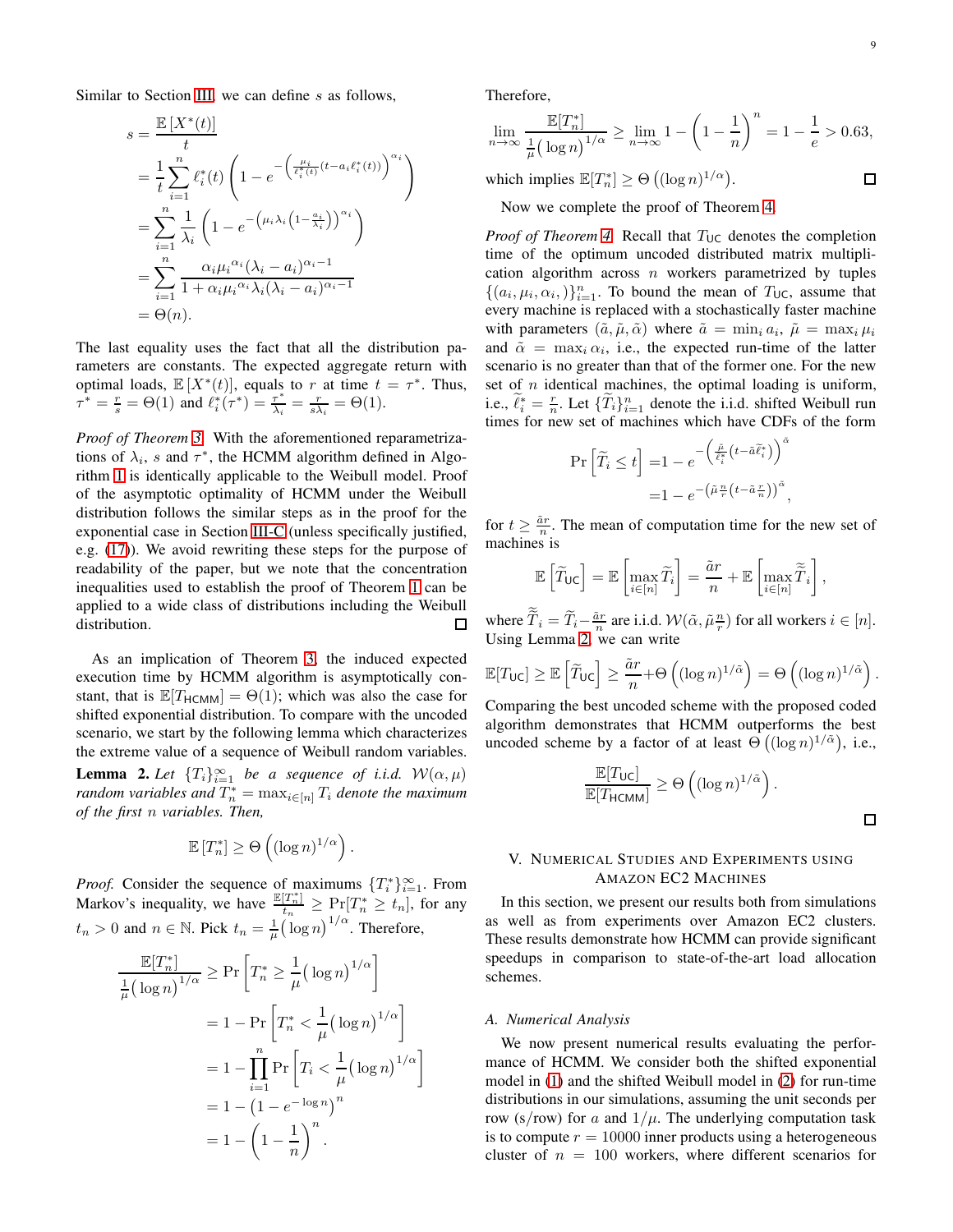<span id="page-9-1"></span>

Fig. 2: Illustration of the performance gain of HCMM over the three benchmark schemes for the exponential run-time model. Among the three scenarios, HCMM achieves a performance improvement of up to 71% over Uniform Uncoded, up to 53% over Load-balanced Uncoded, and up to 39% over Uniform Coded. Furthermore, the coding redundancy  $\sum_{i=1}^{n} \ell_i/r$  for the three scenarios is in the range of 1.41−1.46 for HCMM and in the range of 2.3−2.8 for Uniform Coded. This demonstrates the efficient utilization of resources by HCMM.

heterogeneity are considered. For each scenario under consid-eration, we implement the following load allocation schemes<sup>[5](#page-9-0)</sup>:

- 1) Uniform Uncoded: Each worker is assigned an equal number of rows, i.e.,  $\ell_i = r/n$  for all workers *i*.
- 2) Load-balanced Uncoded: Each worker is assigned a load which is inversely proportional to its expected time for computing one inner product, i.e., for the shifted exponential model,  $\ell_i \propto \mu_i/(a_i \mu_i + 1)$ , while for the shifted Weibull model,  $\ell_i \propto \mu_i/(a_i \mu_i + \Gamma(1 + 1/\alpha_i))$ for all workers *i*. Furthermore, we set  $\sum_{i=1}^{n} \ell_i = r$ .
- 3) Uniform Coded: Equal number of coded rows are assigned to each worker. Redundancy is numerically optimized for minimizing the average computation time for receiving results of at least  $r$  inner products at the master node.
- 4) HCMM: Each worker is assigned the asymptotically optimal load allocation derived in Section [III-B,](#page-4-7) i.e.,  $\ell_i = \tau^* / \lambda_i$  for each worker *i* according to [\(8\)](#page-5-4) and [\(12\)](#page-5-10).

For simulations under the shifted exponential model, we consider the following three scenarios:

- Scenario 1 (2-mode heterogeneity):  $(a_i, \mu_i) = (1, 1)$ for 50 workers, and  $(a_i, \mu_i) = (4, 0.5)$  for the other 50 workers.
- Scenario 2 (3-mode heterogeneity):  $(a_i, \mu_i) = (1, 0.5)$ for 25 workers,  $(a_i, \mu_i) = (4, 2)$  for 25 workers, and  $(a_i, \mu_i) = (12, 0.25)$  for the remaining 50 workers.
- Scenario 3 (Random heterogeneity): For each worker  $i$ , parameters  $a_i$  and  $\mu_i$  are sampled from the sets  $\{1, 4, 12\}$ ,  $\{0.5, 2, 0.25\}$ , respectively and all uniformly at random.

The following three scenarios are considered for simulations under the shifted Weibull distribution for run-times:

<span id="page-9-2"></span>

Fig. 3: Illustration of the performance gain of HCMM over the three benchmark schemes for Weibull model for run-time. Among the three scenarios, HCMM achieves a performance improvement of up to 73% over Uniform Uncoded, up to 56% over Load-balanced Uncoded, and up to  $42\%$  over Uniform Coded. Furthermore, the coding redundancy<br> $\sum_{n=0}^{\infty}$  (a for the three seemeties is in the range of 1.20 – 1.42 for P  $i_1 \ell_i/r$  for the three scenarios is in the range of  $1.30 - 1.42$  for  $HCMM$  and in the range of 2.0 – 2.5 for Uniform Coded. This demonstrates the efficient utilization of resources by HCMM.

- Scenario 1 (2-mode heterogeneity):  $(a_i, \mu_i, \alpha_i)$  =  $(1, 1, 1.2)$  for 50 workers, and  $(a_i, \mu_i, \alpha_i) = (4, 0.5, 0.8)$ for the other 50 workers.
- Scenario 2 (3-mode heterogeneity):  $(a_i, \mu_i, \alpha_i)$  =  $(1, 0.5, 0.9)$  for 25 workers,  $(a_i, \mu_i, \alpha_i) = (4, 2, 1.2)$  for 25 workers, and  $(a_i, \mu_i, \alpha_i) = (12, 0.25, 1.5)$  for the remaining 50 workers.
- Scenario 3 (Random heterogeneity): For each worker i, parameters  $a_i$ ,  $\mu_i$  and  $\alpha_i$  are sampled from the sets  $\{1, 4, 12\}, \{0.5, 2, 0.25\}$  and  $\{0.9, 1.2, 1.5\}$ , respectively and all uniformly at random.

Fig. [2](#page-9-1) and [3](#page-9-2) illustrate the performance comparison of the four schemes for the two run-time models. We make the following conclusions from the results.

- HCMM significantly outperforms the benchmark load allocation schemes. In particular, for the shifted exponential model, HCMM provides speedups of up to 71% over Uniform Uncoded, up to 53% over Load-balanced Uncoded, and up to 39% over Uniform Coded, among the three scenarios. When the machine run-time is assumed to have a shifted Weibull distribution, among the three scenarios HCMM results in gains of up to 73%, 56% and 42% over Uniform Uncoded, Load-balanced Uncoded, and Uniform Coded respectively.
- The coding redundancy  $\sum_{i=1}^{n} \ell_i/r$  for Uniform Coded is higher in comparison to the one for HCMM. In particular, for simulations under the shifted exponential model, the coding redundancy for the three scenarios is in the range of  $2.3 - 2.8$  for Uniform Coded and in the range of  $1.41 - 1.46$  for HCMM. For simulations under the shifted Weibull distribution, the coding redundancy is in the range of  $2.0 - 2.5$  for Uniform Coded, while for HCMM, it is in the range  $1.30-1.42$ . This demonstrates that HCMM leads to a better utilization of computing resources.
- Both Load-balanced Uncoded and Uniform Coded im-

<span id="page-9-0"></span><sup>5</sup>For each scheme, the load number for each worker is approximated to the nearest larger integer using the ceil() function. For the practical large load regime considered in simulations, this rounding step has negligible impact on load allocation and on the overall results.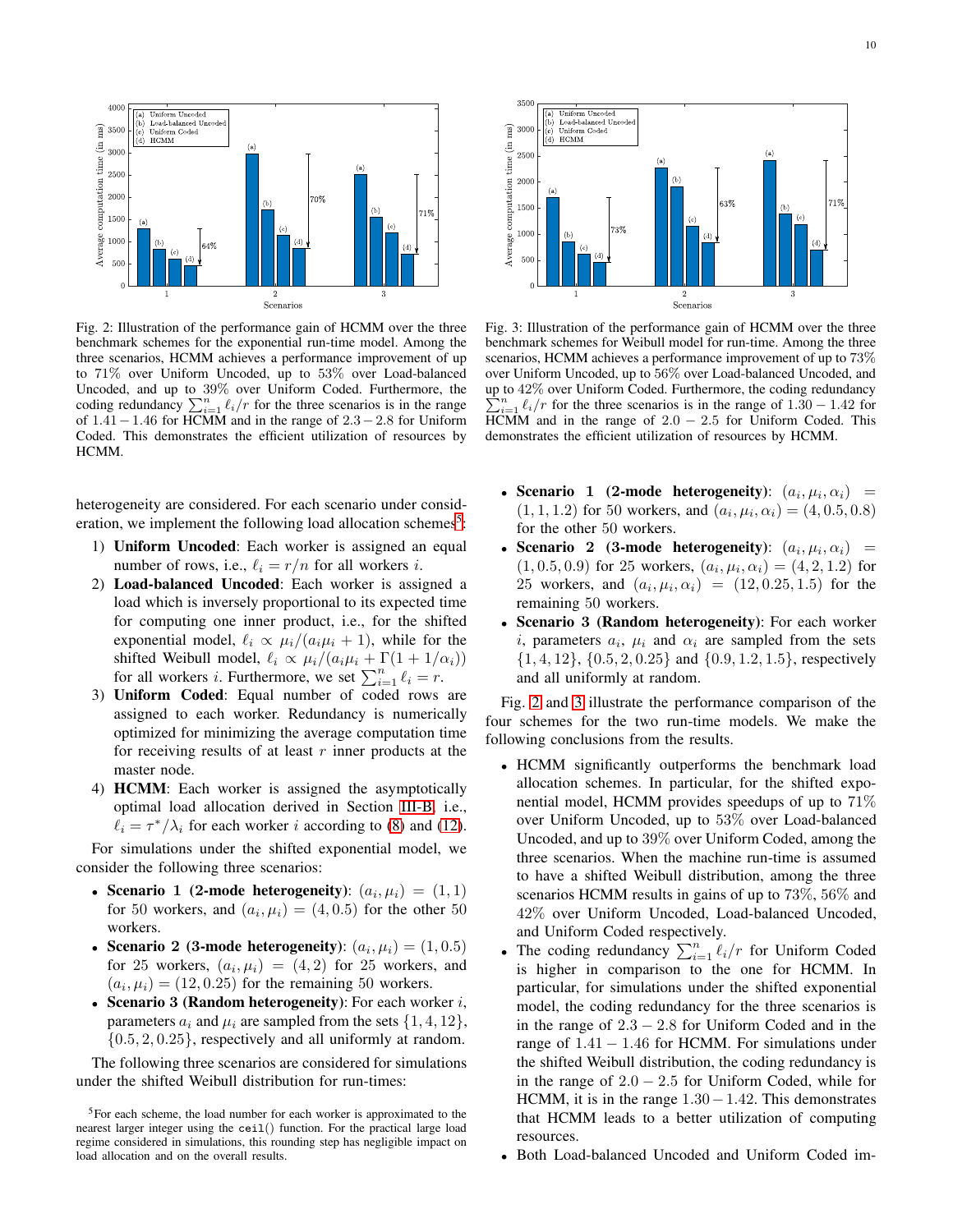prove upon the performance of Uniform Uncoded. In Load-balanced Uncoded scheme, assigning larger loads to faster machines leads to better performance, while for Uniform Coded, repeated computations lead to better performance as the master does not need to wait for all the results. HCMM provides the best expected execution time among the four schemes as it combines the gains of Loadbalanced Uncoded and Uniform Coded by employing efficient load balancing along with minimal number of redundant computations.

Next, we present the results from our experiments over Amazon EC2 clusters. These results show agreement with our numerical studies.

## *B. Experiments using Amazon EC2 machines*

We use Python with mpi4py package [\[35\]](#page-14-27) to implement our developed HCMM scheme over Amazon EC2 clusters. To emulate the straggler effects in large-scale systems [\[36\]](#page-14-28), we inject artificial delays.<sup>[6](#page-10-0)</sup> This is achieved by selecting some workers to be stragglers at the beginning of experiments and slowing down each such worker by making it wait for 3 times the amount of time it spends in computation before it sends its results to the master. This is done using the sleep() function in time package. For each scenario, the choice of stragglers is made by drawing a sample from the Bernoulli $(0.5)$  distribution for each worker, i.e., each worker is chosen to be a straggler with probability 0.5.

In line with our simulation studies, we compare the performance of HCMM with the three benchmark load allocation schemes. For Load-balanced Uncoded, the number of uncoded rows  $\ell_i$  assigned to a worker i is proportional to the number of virtual CPUs, and the loads are normalized to have a sum equal to  $r$ . For the encoding and the decoding steps for Uniform Coded as well as HCMM, we utilize the Luby transform (LT) codes with peeling decoder which provides nearly linear decoding complexity [\[38\]](#page-14-29). Utilization of LT codes for distributed computing is proposed in [\[39\]](#page-14-30) as well. However, they perform a homogeneous load allocation by assigning an equal number of rows of the encoded data matrix to each worker and hence do not capture the heterogeneity of the computing cluster in distributing the encoded data matrix. Towards this end, we relax our goal of recovering all the inner products from any r of the coded inner products to recovering all the inner products from any  $r' = r(1 + \epsilon)$  coded inner products with high probability. Ideally, we would like to have  $\epsilon > 0$  to be as small as possible. In our experiments, we keep  $r = 10000$ , and based on the results in [\[39\]](#page-14-30), we use the robust Soliton degree distribution with  $(c, \delta) = (0.03, 0.1)$ and select  $\epsilon = 0.13$ , where c is a tuning parameter and  $\delta$  is a bound on the probability of failure of decoding from a certain number of received coded inner products (see [\[39\]](#page-14-30) for details). Therefore, for both HCMM and Uniform Coded, we design the load allocation such that the master needs to wait only for

<span id="page-10-2"></span>

Fig. 4: Illustration of the performance gain of HCMM over the three benchmark schemes. Among the three scenarios, HCMM achieves a performance improvement of up to 61% over Uniform Uncoded, up to 46% over Load-balanced Uncoded, and up to 36% over Uniform Coded. Furthermore, the coding redundancy  $\sum_{i=1}^{n} \ell_i/r$  for the three scenarios is approximately 1.4 for HCMM and in the range of 2.12 − 2.26 for Uniform Coded. Therefore, HCMM gives the best overall execution time among the four scenarios with minimal coding overhead.

 $r' = 11300$  coded inner products. The total computation time is equal to the waiting time for  $r' = 11300$  results plus the average time for decoding the  $r = 10000$  inner products from the received  $r' = 11300$  coded inner products.<sup>[7](#page-10-1)</sup> For HCMM, we use the shifted exponential distribution for estimating the computation model for each worker.

For performance comparison of the four schemes, we consider the following three computing scenarios:

- Scenario 1: Each row has 500000 elements. We use a heterogeneous cluster of 11 machines – one master of instance type **m4.xlarge**, four workers of instance type r4.2xlarge, and six workers of instance type r4.xlarge.
- **Scenario 2:** Each row has 500000 elements. We use a heterogeneous cluster of 16 machines – one master of instance type m4.xlarge, six workers of instance type r4.2xlarge, and nine workers of instance type r4.xlarge.
- Scenario 3: Each row has 1000000 elements. We use the same heterogeneous cluster as in the previous scenario.

Fig. [4](#page-10-2) provides a performance comparison of HCMM with the benchmark load allocation schemes for the three scenarios, where the decoding time is taken into account as well. Fig. [5](#page-11-0) presents the typical cumulative distribution functions for the instances used in the experiments. We make the following conclusions from the results:

- As demonstrated in Fig. [5,](#page-11-0) the shifted exponential model is a good first order fit for the run-times of the workers.
- HCMM achieves significant speedups over the benchmark load allocation policies. In particular, HCMM combined with LT codes provides gains in the overall execution time of up to  $61\%$  over Uniform Uncoded, up to 46% over Load-balanced Uncoded, and up to 36% over Uniform Coded.

<span id="page-10-1"></span><sup>7</sup>The average time for decoding  $r = 10000$  inner products from any  $r(1+$  $\epsilon$ ) coded inner products is obtained using a **m4.xlarge** instance.

<span id="page-10-0"></span><sup>6</sup>Artificial delays are injected since stragglers are rarely observed in small clusters in Amazon EC2. Though other emerging platforms such as federated learning, computation with deadline, mobile edge computing, fog computing, etc., still suffer from stragglers where our ideas can be employed [\[37\]](#page-14-31).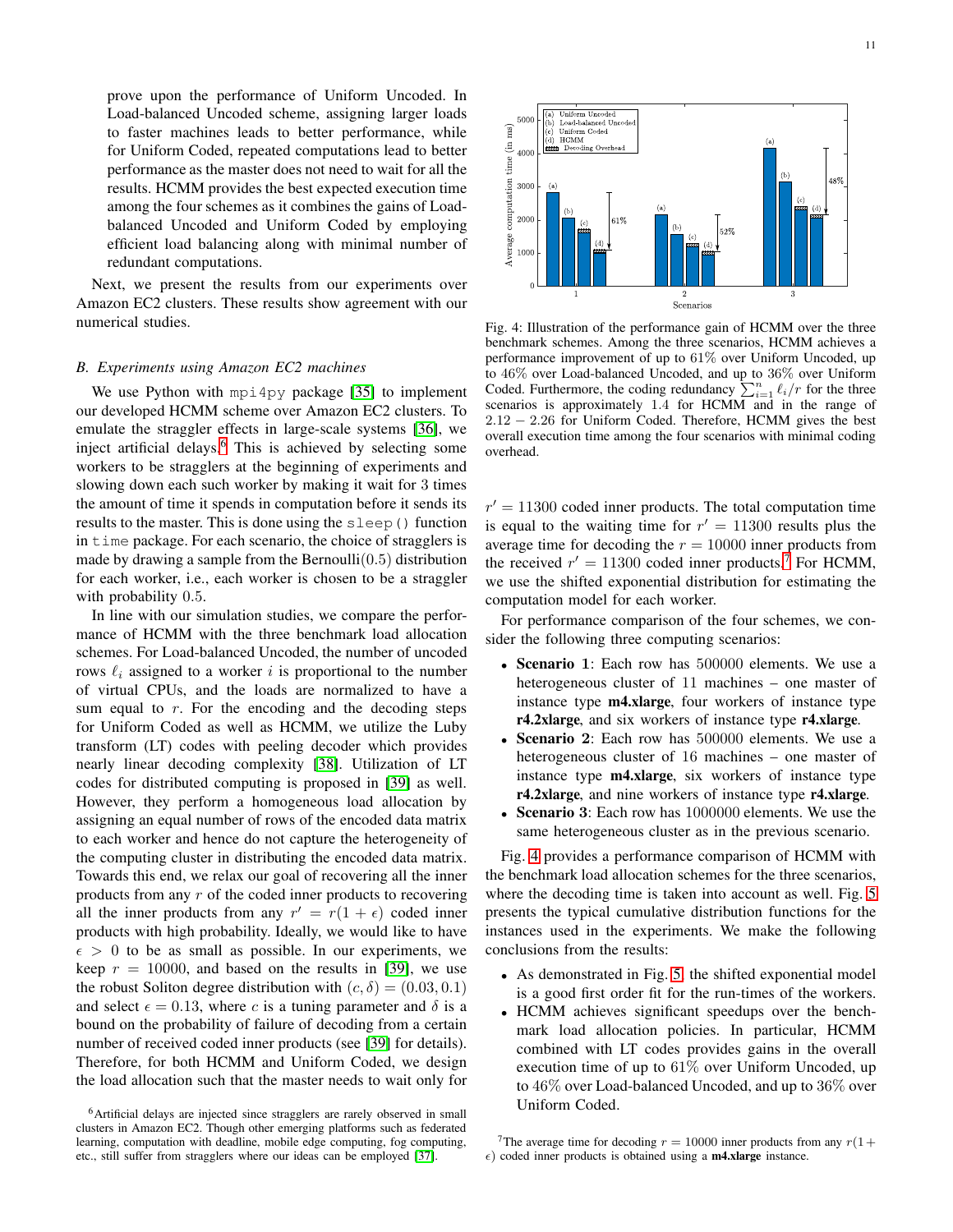<span id="page-11-0"></span>

(a)  $(a, 1/\mu) = (1.37 \times 10^{-3} \text{s/row}, 8.25 \times 10^{-6} \text{s/row})$ 



Fig. 5: Typical empirical cumulative distribution functions for two instances used in Scenario 3 of our experiments. The measurements were taken in the absence of any manual delay. As demonstrated here, shifted exponential distribution is a good model for the task

execution time in EC2 machines.

<span id="page-11-1"></span>TABLE I: Total computation load  $(\sum_{i=1}^n \ell_i)$  of HCMM and Uniform Coded

| Scenario | $\boldsymbol{n}$ | <b>HCMM</b> | Uniform Coded |
|----------|------------------|-------------|---------------|
|          | 10               | 11397       | 22600         |
|          | 15               | 11402       | 21201         |
|          | 15               | 1403        | 21201         |

• As presented in Table [I,](#page-11-1) HCMM has significantly lower total computation load compared to Uniform Coded. Hence, HCMM leads to efficient utilization of the computing resources, combining the benefits of both Loadbalanced Uncoded and Uniform Coded schemes.

These results demonstrate that HCMM can provide significant speedups in large-scale computing environments.

## VI. GENERALIZATION TO COMPUTING SCENARIOS UNDER BUDGET CONSTRAINTS

In this section, we consider the optimization problem in [\(3\)](#page-3-0) under the shifted exponential distribution with a monetary constraint for carrying out the overall computation. Running computation tasks on a commodity server costs depending on several factors including CPU, memory, ECU, storage, bandwidth, etc. Different cloud computing platforms employ different pricing policies, and these need to be taken into account for developing efficient task allocation and execution algorithms [\[40\]](#page-14-32)–[\[44\]](#page-14-33). For example, Table [II](#page-11-2) summarizes the cost per hour of using Amazon EC2 clusters with different

TABLE II: Amazon EC2 Pricing for Linux

<span id="page-11-2"></span>

| machine    | <b>vCPU</b> | <b>ECU</b> | Memory<br>(GiB) | Instance<br>Storage<br>(GB) | price<br>$($ /Hour $)$ |
|------------|-------------|------------|-----------------|-----------------------------|------------------------|
| m3.medium  |             |            | 3.75            | $1\times4$ SSD              | \$0.077                |
| m3.large   |             | 6.5        | 7.5             | $1\times32$ SSD             | \$0.154                |
| m3.xlarge  |             | 13         | 15              | $2\times40$ SSD             | \$0.308                |
| m3.2xlarge |             |            | 30              | $2\times80$ SSD             | \$0.616                |

parameters (at the time of writing this manuscript) [\[45\]](#page-14-34). In this section, we take into account the monetary constraint in the optimization problem in [\(3\)](#page-3-0) and provide a heuristic algorithm towards finding the optimal load allocation under cost budget constraint.

We now present the precise problem formulation we are interested in. For a computation task and a given set of  $N$ machines, the goal is to minimize the expected run-time while satisfying the budget constraint  $C$ , that is

<span id="page-11-5"></span>
$$
\mathcal{P}_{\text{main-constrained}}: \text{ minimize } \mathbb{E}[T_{\text{CMD}}]
$$
\n
$$
\text{subject to } \sum_{i=1}^{N} c_i \mathbb{1}_{\{\ell_i > 0\}} \mathbb{E}[T_{\text{CMD}}] \leq C,
$$
\n
$$
(26)
$$

where  $c_i$  represents the cost per time unit of using machine  $i \in [N]$ . According to the pricing polices provided by AWS, e.g. Table [II,](#page-11-2) a linear model for cost (versus performance parameters) is intuitive and convincing. Considering the last two rows of Table II for instance, doubling the parameters results in doubled cost. To be general, we model the computation cost of a single machine as  $c = \kappa \mu^{\gamma}$  per unit of time, which captures a convex dependency of the speed parameter  $\mu$  for constants  $\gamma \geq 1$  and  $\kappa > 0$ .

We assume that there are  $K$  types of machines parameterized with  $\{(a_k, \mu_k)\}_{k=1}^K$ , and  $N_k, k \in [K]$  of each type is available to run a distributed computation task, where  $N = \sum_{k=1}^{K} N_k$  is the total number of available machines. We also assume that  $\mu_1 \leq \cdots \leq \mu_K$  and  $a_1\mu_1 = \cdots =$  $a_K \mu_K = \xi$  for a constant  $\xi$ <sup>[8](#page-11-3)</sup>. As we showed in Theorem [1,](#page-3-1) HCMM is asymptotically optimal (i.e. optimal within a vanishing deviation) regarding the average run-time. In this section, we also consider the asymptotic regime, i.e. for large enough number of machines and hence HCMM attains the optimality per  $\mathcal{P}_{\text{main}}$  in [\(3\)](#page-3-0).

The following lemma states a useful observation regarding the solutions to the constrained problem  $\mathcal{P}_{\text{main-constrained}}$  and the minimum possible cost for carrying out a computation task.

<span id="page-11-4"></span>Lemma 3. *HCMM is the (asymptotic) solution to the feasible* Pmain-constrained*. Moreover, given a computation task and a set of machines, decreasing the number of fastest (slowest) machines in HCMM, results in smaller (greater) expected cost. And, the minimum (maximum) cost of HCMM is induced by running the task only on any number of the slowest (fastest) machines.*

<span id="page-11-3"></span><sup>&</sup>lt;sup>8</sup>The latter assumption can be intuitively justified as follows. If a machine is c times more powerful than another machine, as the first order estimation, one can assume that both the shift  $(a_k)$  and the straggling parameter  $(\mu_k)$  of the computation are  $c$  times stronger.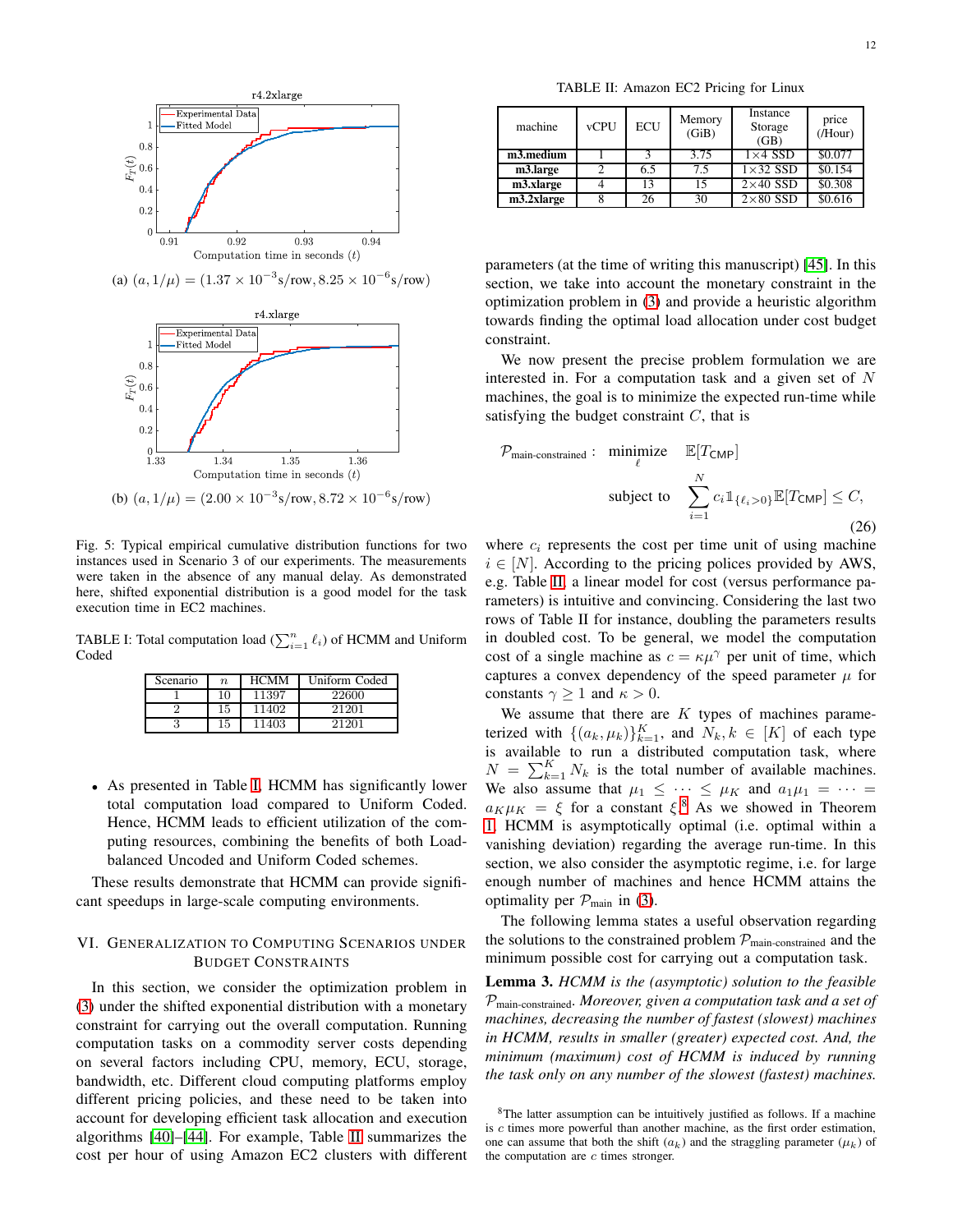*Proof.* We first argue that if the budget-constrained problem defined in  $P_{\text{main-constrained}}$  is feasible, then HCMM determines the asymptotically optimal load allocation. Consider a set of  $N$  machines and assume that  $M$  of them are assigned nonzero loads in the optimal budget-constrained scheme. Now, one can run HCMM load allocation over the set of these M machines and according to asymptotic optimality results, HCMM asymptotically attains the optimal run-time while satisfying the budget constraint.

Now assume that  $n_k$  number of type  $k \in [K]$  machine is used. Then, by assigning the loads obtained from HCMM and the result of Theorem [1,](#page-3-1) the induced expected cost (for large number of machines) can be written as

$$
\text{cost}(\text{HCMM}(n_1, \cdots, n_K)) = \tau^* \sum_{k=1}^K n_k c_k
$$

$$
= \frac{r}{s} \sum_{k=1}^K n_k c_k
$$

$$
= \frac{r}{\sum_{k=1}^K \frac{n_k \mu_k}{1 + \mu_k \lambda_k}} \sum_{k=1}^K n_k \kappa \mu_k^{\gamma}
$$

$$
= \kappa r x_\xi \frac{\sum_{k=1}^K n_k \mu_k^{\gamma}}{\sum_{k=1}^K n_k \mu_k}, \qquad (27)
$$

where  $x_{\xi} = 1 + \mu_k \lambda_k$  is the solution to the equation  $e^{x_{\xi} - \xi - 1} =$  $x_{\xi}$  for all machine type  $k \in [K]$ . In another scenario, assume that we remove one machine of type  $K$  (the fastest machine type) and run HCMM accordingly, i.e.  $n_k$  of type  $k \in [K-1]$ and  $n<sub>K</sub> - 1$  of type K. The expected cost of this scenario can be written as follows:

cost(HCMM(n<sub>1</sub>,..., n<sub>K</sub> - 1))  
\n= 
$$
\kappa r x_{\xi} \frac{\sum_{k=1}^{K-1} n_k \mu_k^{\gamma} + (n_K - 1)\mu_K^{\gamma}}{\sum_{k=1}^{K-1} n_k \mu_k + (n_K - 1)\mu_K}
$$
  
\n $\leq \kappa r x_{\xi} \frac{\sum_{k=1}^{K} n_k \mu_k^{\gamma}}{\sum_{k=1}^{K} n_k \mu_k}$   
\n= cost(HCMM(n<sub>1</sub>,..., n<sub>K</sub>)), (28)

where inequality (f) can be easily verified given that  $\mu_1 \leq$  $\cdots \leq \mu_K$ . We can iteratively apply the same argument and conclude that the minimum expected cost is achieved when only the slowest machines are used, that is

$$
C_{\min} := \text{cost}\big(\text{HCMM}(n_1, 0, \cdots, 0)\big) = \kappa r x_{\xi} \mu_1^{\gamma - 1}, \quad (29)
$$

for any  $1 \leq n_1 \leq N_1$ . Similar to [\(28\)](#page-12-0), one can show that reducing the number of participating slowest machines increases the induced expected cost of HCMM, that is

cost(HCMM
$$
(n_1 - 1, \dots, n_K)
$$
)  
\n $\ge$  cost(HCMM $(n_1, \dots, n_K)$ ). (30)

 $\Box$ 

Therefore, applying [\(30\)](#page-12-1) iteratively shows that the maximum expected cost occurs when only the fastest machines are employed, that is

$$
C_{\max} := \text{cost}(\text{HCMM}(0, \cdots, 0, n_K)) = \kappa r x_{\xi} \mu_K^{\gamma - 1},
$$
  
for any  $1 \le n_K \le N_K$ .

Lemma [3](#page-11-4) implies that if the available budget  $C$  is less than  $C_{\text{min}}$  defined in [\(29\)](#page-12-2), then  $\mathcal{P}_{\text{main-constrained}}$  is infeasible and it is impossible to run the task on the given set of machines while satisfying the budget constraint. Moreover, reducing one machine from the available set of fastest machines along with HCMM results in a lower expected cost; and reducing the number of participating slowest machines results in a larger expected cost.

Now that HCMM asymptotically solves the feasible budget-constrained problem in [\(26\)](#page-11-5), i.e. for  $C \geq C_{\text{min}}$ , finding the optimal number of machines of each type to use in HCMM requires combinatorial search over all possible allocations. However, as Lemma [3](#page-11-4) suggests, using faster machines induces a larger cost. Further, the computation time increases if we decrease the number of machines. This is the motivation behind our heuristic algorithm for an efficient search to find the number of machines of each type to include in HCMM, which we describe next.

<span id="page-12-3"></span>

| <b>Algorithm 2 Heuristic Search</b> |  |  |  |
|-------------------------------------|--|--|--|
|-------------------------------------|--|--|--|

<span id="page-12-4"></span>

|    | 1: <b>procedure</b> HEURISTIC SEARCH                     |
|----|----------------------------------------------------------|
| 2: | $(n_1, \cdots, n_K) \leftarrow (N_1, \cdots, N_K)$       |
|    | 3: top:                                                  |
| 4: | Run HCMM with $(n_1, \dots, n_K)$                        |
|    | if $cost(HCMM(n_1, \dots, n_K)) > C$ then<br>5:          |
| 6: | $n_i \leftarrow n_i - 1$ where $j = \max\{k : n_k > 0\}$ |
| 7: | goto top                                                 |
| 8: | else                                                     |
| 9: | <b>return</b> $(n_1, \cdots, n_K)$                       |

<span id="page-12-0"></span>First, Algorithm [2](#page-12-3) runs HCMM algorithm using all machines, i.e.,  $n_k = N_k$  for each  $k \in [K]$ . Then, it calculates the corresponding cost according to [\(27\)](#page-12-4). If the cost is  $> C$ , it starts to decrease the number of available fastest machines, i.e.  $n_K \leftarrow n_K - 1$ , and runs HCMM again. While the cost is  $> C$ , the algorithm keeps decreasing the number of used fast machines till  $n_K = 0$ . Then, the algorithm sets  $n_K = 0$  and starts decreasing  $n_{K-1}$  and so on, until a feasible cost is achieved. Thus, the algorithm returns  $(N_1, \dots, N_i, n_{i+1}, 0, \dots, 0)$  which is the first tuple that satisfies the cost constraint. Therefore, the search space complexity of the heuristic is  $\mathcal{O}(N_1 + \cdots + N_K) = \mathcal{O}(N)$ which is more efficient than the exhaustive search where the complexity is  $\mathcal{O}(N_1 \cdots N_K)$ . The pseudo-code in Algorithm [2](#page-12-3) summarizes the heuristic.

<span id="page-12-2"></span>Example. In this example, we consider two different scenarios to demonstrate the application of the proposed heuristic search algorithm. For the cost model, we assume  $\gamma = 2$  and  $\kappa = 1$ , i.e.  $c = \mu^2$ . Further, we consider the task of computing  $r =$ 100 equations.

<span id="page-12-1"></span>• Scenario 1: Two types of machines are available parameterized by  $(a_1, \mu_1) = (0.5, 2)$  and  $(a_2, \mu_2) = (0.25, 4)$ , assuming 10 machines available of each type. Further, the available budget is  $C = 860$ . Using Lemma [3,](#page-11-4) the minimum and maximum induced costs are  $C_{\text{min}} = 629.2$ and  $C_{\text{max}} = 1258.4$ . As  $C \ge C_{\text{min}}$ , there exists an HCMM load allocation which is asymptotically optimal per [\(26\)](#page-11-5).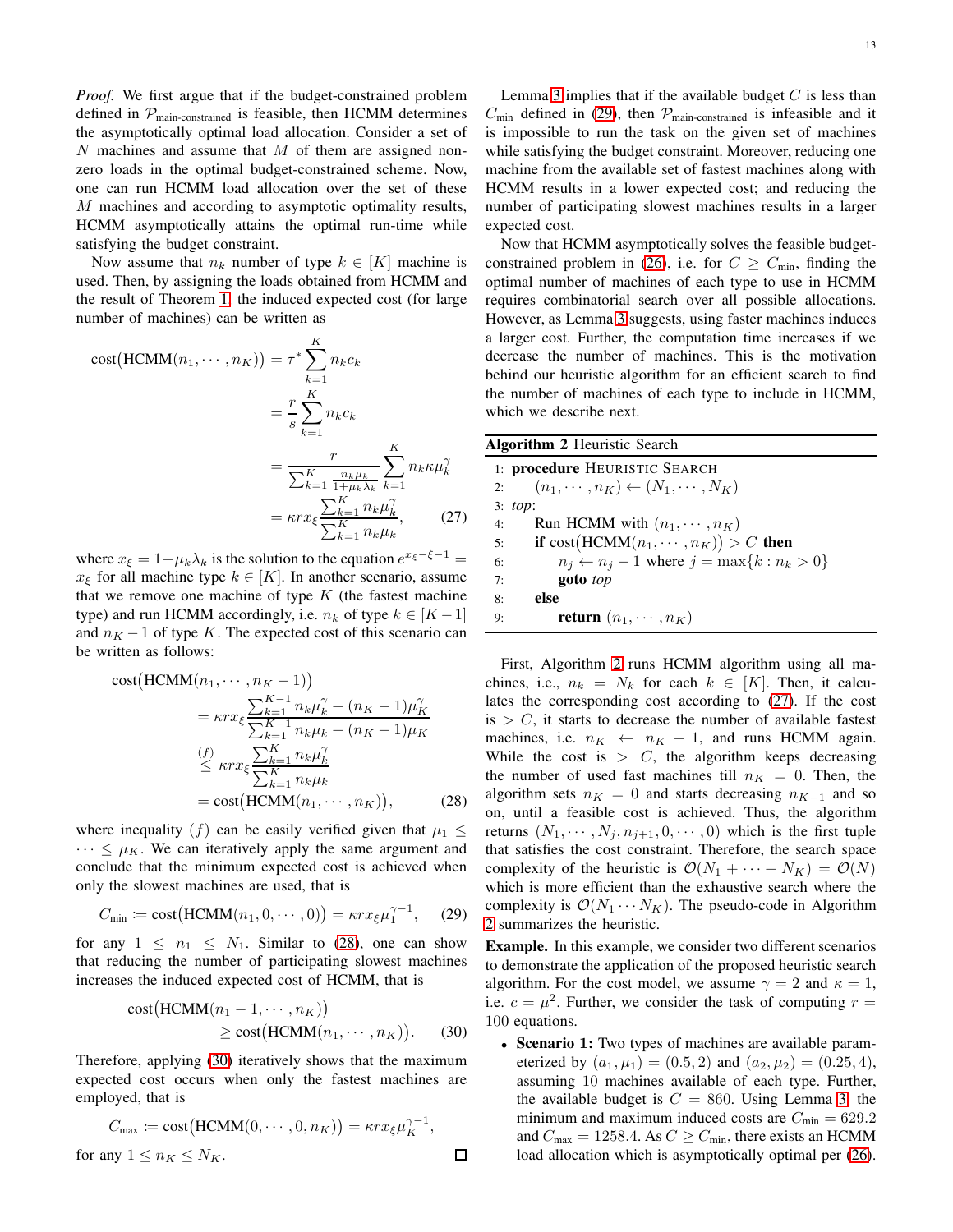<span id="page-13-1"></span><span id="page-13-0"></span>

Fig. 7: Expected time associated with every pair of  $(n_1, n_2)$ ;  $0 \le n_1, n_2 \le 10$ .

Applying the proposed heuristic search, it takes 9 iterations (see Fig. [6](#page-13-0) and [7\)](#page-13-1) to arrive at the load allocation  $(n_1, n_2) = (10, 2)$  which corresponds to the expected cost 808.9 and average execution time  $\mathbb{E}[T_{\text{HCMM}}] = 11.23$ .

• Scenario 2: Three types of machines are available which are parameterized by  $(a_1, \mu_1) = (1, 1), (a_2, \mu_2) =$  $(0.5, 2)$  and  $(a_3, \mu_3) = (0.125, 8)$ , assuming 10 machines of each type available. Further, the available budget is  $C = 475$ . Using Lemma [3,](#page-11-4) the minimum and maximum induced costs for the task of computing  $r = 100$  equations are  $C_{\text{min}} = 314.6$  and  $C_{\text{max}} = 2516.8$  respectively. It takes 15 iterations for the proposed heuristic search algorithm to arrive at the tuple  $(n_1, n_2, n_3) = (10, 6, 0)$ . This corresponds to the expected cost 486.2 and the average time  $\mathbb{E}[T_{\text{HCMM}}] = 14.3$ .

## VII. CONCLUSION

In this paper, we proposed a coding framework for distributed matrix-vector multiplication in heterogeneous cloud computing environments. In particular, we considered two distributions for machines' run-times, i.e. shifted exponential and shifted Weibull and tackled the intractable problem of minimizing the average run-time of a computation task over all possible load allocations by proposing a tractable alternative formulation. The solution to the alternative problem established our proposed HCMM load allocation scheme which we proved to be asymptotically optimal. We also demonstrated the speedup of HCMM over three benchmark load allocation schemes and presented both the numerical and the experimental results. Experiments over Amazon EC2 clusters demonstrate that HCMM combined with LT codes and peeling decoders can provide significant gains in the average overall execution time. Moreover, we argued that HCMM is the asymptotically optimal allocation in budget-constrained scenarios as well, which led to providing a heuristic search in order to find a (sub)optimal load-machine assignment for a given set of machines while satisfying a pre-defined budget constraint.

## VIII. ACKNOWLEDGMENT

This material is based upon work supported by Defense Advanced Research Projects Agency (DARPA) under Contract No. HR001117C0053, ARO award W911NF1810400, NSF grants CCF-1703575, ONR Award No. N00014-16-1- 2189, CCF-1763673, CCF-1755808 and the UC Office of President under grant No. LFR-18-548175. The views, opinions, and/or findings expressed are those of the author(s) and should not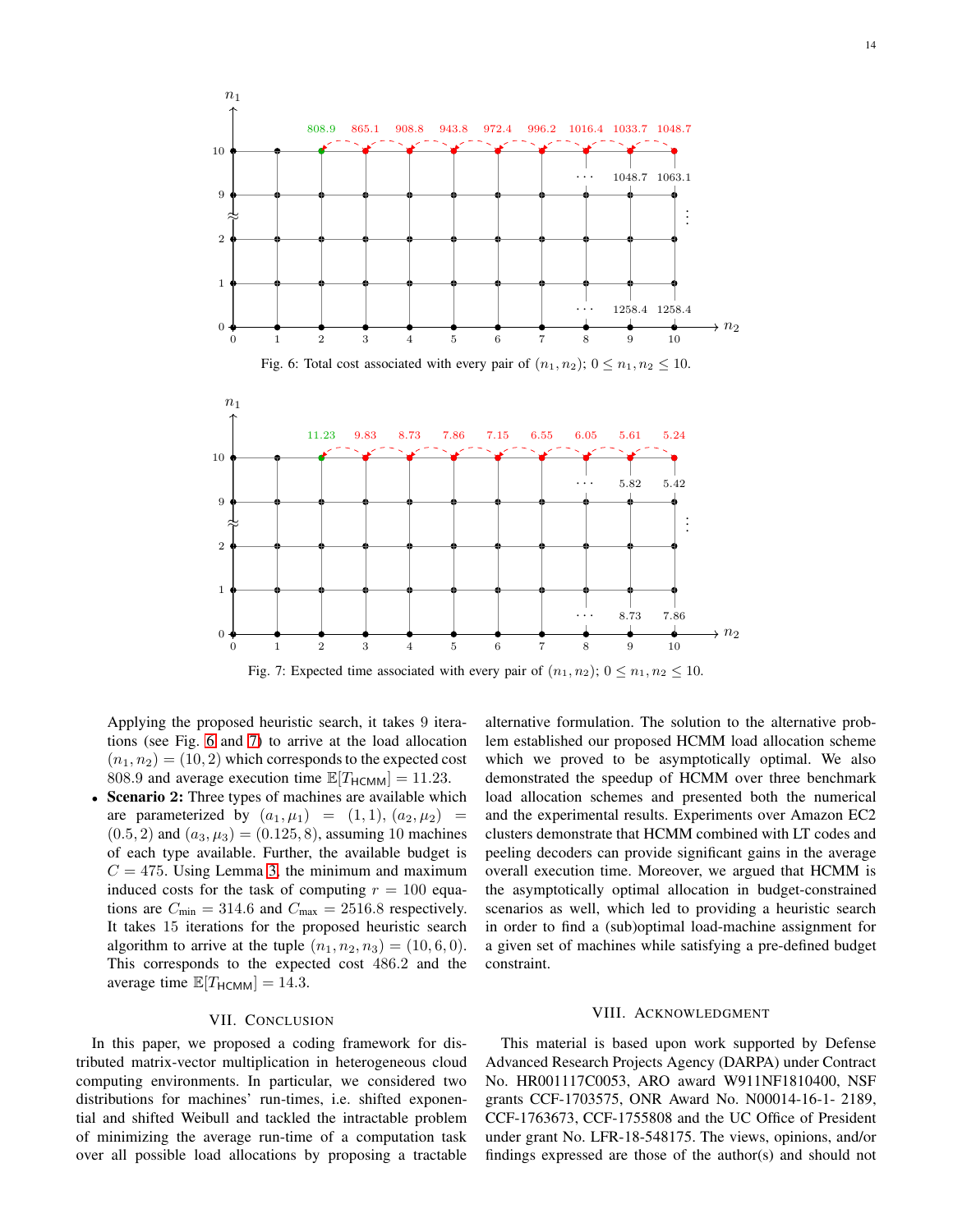be interpreted as representing the official views or policies of the Department of Defense or the U.S. Government.

#### **REFERENCES**

- <span id="page-14-2"></span>[1] A. Reisizadeh, S. Prakash, R. Pedarsani, and S. Avestimehr, "Coded computation over heterogeneous clusters," in *IEEE International Symposium on Information Theory (ISIT), 2017*, pp. 2408–2412.
- <span id="page-14-0"></span>[2] J. Dean and S. Ghemawat, "Mapreduce: simplified data processing on large clusters," *Communications of the ACM*, vol. 51, no. 1, pp. 107–113, 2008.
- <span id="page-14-1"></span>[3] M. Zaharia, M. Chowdhury, M. J. Franklin, S. Shenker, and I. Stoica, "Spark: cluster computing with working sets," *HotCloud*, vol. 10, pp. 10–10, 2010.
- <span id="page-14-3"></span>[4] M. Zaharia, A. Konwinski, A. D. Joseph, R. H. Katz, and I. Stoica, "Improving mapreduce performance in heterogeneous environments," in *OSDI*, vol. 8, p. 7, 2008.
- <span id="page-14-4"></span>[5] Q. Pu, G. Ananthanarayanan, P. Bodik, S. Kandula, A. Akella, P. Bahl, and I. Stoica, "Low latency geo-distributed data analytics," *ACM SIG-COMM Computer Communication Review*, vol. 45, no. 4, pp. 421–434, 2015.
- <span id="page-14-5"></span>[6] S. Li, M. A. Maddah-Ali, and A. S. Avestimehr, "Coded MapReduce," in *Communication, Control, and Computing (Allerton), 2015 53rd Annual Allerton Conference on*, pp. 964–971, IEEE, 2015.
- [7] S. Li, M. A. Maddah-Ali, Q. Yu, and A. S. Avestimehr, "A fundamental tradeoff between computation and communication in distributed computing," *IEEE Transactions on Information Theory*, vol. 64, no. 1, pp. 109–128, 2018.
- <span id="page-14-6"></span>[8] S. Li, S. Supittayapornpong, M. A. Maddah-Ali, and S. Avestimehr, "Coded terasort," in *Parallel and Distributed Processing Symposium Workshops (IPDPSW), 2017 IEEE International*, pp. 389–398, IEEE, 2017.
- <span id="page-14-7"></span>[9] F. Bonomi, R. Milito, J. Zhu, and S. Addepalli, "Fog computing and its role in the internet of things," in *Proceedings of the first edition of the MCC workshop on Mobile cloud computing*, pp. 13–16, ACM, 2012.
- <span id="page-14-8"></span>[10] K. Lee, M. Lam, R. Pedarsani, D. Papailiopoulos, and K. Ramchandran, "Speeding up distributed machine learning using codes," *IEEE Transactions on Information Theory*, vol. 64, no. 3, pp. 1514–1529, 2018.
- [11] L. Song, C. Fragouli, and T. Zhao, "A pliable index coding approach to data shuffling," *arXiv preprint arXiv:1701.05540*, 2017.
- [12] M. Kiamari, C. Wang, and A. S. Avestimehr, "On heterogeneous coded distributed computing," in *GLOBECOM 2017-2017 IEEE Global Communications Conference*, pp. 1–7, IEEE, 2017.
- [13] M. Attia and R. Tandon, "Information theoretic limits of data shuffling for distributed learning," *arXiv preprint arXiv:1609.05181*, 2016.
- <span id="page-14-9"></span>[14] Y. H. Ezzeldin, M. Karmoose, and C. Fragouli, "Communication vs distributed computation: an alternative trade-off curve," in *Information Theory Workshop (ITW), 2017 IEEE*, pp. 279–283, IEEE, 2017.
- <span id="page-14-10"></span>[15] S. Dutta, V. Cadambe, and P. Grover, "Short-dot: Computing large linear transforms distributedly using coded short dot products," in *Advances In Neural Information Processing Systems*, pp. 2092–2100, 2016.
- <span id="page-14-11"></span>[16] R. Tandon, Q. Lei, A. G. Dimakis, and N. Karampatziakis, "Gradient coding: avoiding stragglers in distributed learning," in *International Conference on Machine Learning*, pp. 3368–3376, 2017.
- <span id="page-14-12"></span>[17] Q. Yu, M. Maddah-Ali, and S. Avestimehr, "Polynomial codes: an optimal design for high-dimensional coded matrix multiplication," in *Advances in Neural Information Processing Systems*, pp. 4403–4413, 2017.
- [18] M. Fahim, H. Jeong, F. Haddadpour, S. Dutta, V. Cadambe, and P. Grover, "On the optimal recovery threshold of coded matrix multiplication," in *Communication, Control, and Computing (Allerton), 2017 55th Annual Allerton Conference on*, pp. 1264–1270, IEEE, 2017.
- [19] K. Lee, C. Suh, and K. Ramchandran, "High-dimensional coded matrix multiplication," in *Information Theory (ISIT), 2017 IEEE International Symposium on*, pp. 2418–2422, IEEE, 2017.
- [20] S. Wang, J. Liu, N. Shroff, and P. Yang, "Fundamental limits of coded linear transform," *arXiv preprint arXiv:1804.09791*, 2018.
- <span id="page-14-13"></span>[21] Q. Yu, M. A. Maddah-Ali, and A. S. Avestimehr, "Straggler mitigation in distributed matrix multiplication: Fundamental limits and optimal coding," *arXiv preprint arXiv:1801.07487*, 2018.
- <span id="page-14-14"></span>[22] A. Reisizadeh and R. Pedarsani, "Latency analysis of coded computation schemes over wireless networks," in *Communication, Control, and Computing (Allerton), 2017 55th Annual Allerton Conference on*, pp. 1256– 1263, IEEE, 2017.
- <span id="page-14-15"></span>[23] K. Lee, R. Pedarsani, D. Papailiopoulos, and K. Ramchandran, "Coded computation for multicore setups," in *Information Theory (ISIT), 2017 IEEE International Symposium on*, pp. 2413–2417, IEEE, 2017.
- <span id="page-14-16"></span>[24] N. S. Ferdinand and S. C. Draper, "Anytime coding for distributed computation," in *Communication, Control, and Computing (Allerton), 2016 54th Annual Allerton Conference on*, pp. 954–960, IEEE, 2016.
- <span id="page-14-17"></span>[25] G. Suh, K. Lee, and C. Suh, "Matrix sparsification for coded matrix multiplication," in *Communication, Control, and Computing (Allerton), 2017 55th Annual Allerton Conference on*, pp. 1271–1278, IEEE, 2017.
- <span id="page-14-18"></span>[26] M. Aliasgari, J. Kliewer, and O. Simeone, "Coded computation against straggling decoders for network function virtualization," in *2018 IEEE International Symposium on Information Theory (ISIT)*, pp. 711–715, IEEE, 2018.
- <span id="page-14-19"></span>[27] Y. Yang, P. Grover, and S. Kar, "Computing linear transformations with unreliable components," *IEEE Transactions on Information Theory*, vol. 63, no. 6, pp. 3729–3756, 2017.
- <span id="page-14-20"></span>[28] C. Karakus, Y. Sun, S. Diggavi, and W. Yin, "Straggler mitigation in distributed optimization through data encoding," in *Advances in Neural Information Processing Systems*, pp. 5440–5448, 2017.
- <span id="page-14-21"></span>[29] A. Severinson, E. Rosnes, *et al.*, "Block-diagonal and LT codes for distributed computing with straggling servers," *arXiv preprint arXiv:1712.08230*, 2017.
- <span id="page-14-22"></span>[30] M. F. Aktas, P. Peng, and E. Soljanin, "Effective straggler mitigation: which clones should attack and when?," *ACM SIGMETRICS Performance Evaluation Review*, vol. 45, no. 2, pp. 12–14, 2017.
- <span id="page-14-23"></span>[31] D. Wang, G. Joshi, and G. Wornell, "Using straggler replication to reduce latency in large-scale parallel computing," *ACM SIGMETRICS Performance Evaluation Review*, vol. 43, no. 3, pp. 7–11, 2015.
- <span id="page-14-24"></span>[32] M. Rudelson and R. Vershynin, "Non-asymptotic theory of random matrices: extreme singular values," in *Proceedings of the International Congress of Mathematicians 2010 (ICM 2010) (In 4 Volumes) Vol. I: Plenary Lectures and Ceremonies Vols. II–IV: Invited Lectures*, pp. 1576–1602, World Scientific, 2010.
- <span id="page-14-25"></span>[33] G. Liang and U. C. Kozat, "Tofec: achieving optimal throughput-delay trade-off of cloud storage using erasure codes," in *IEEE INFOCOM 2014-IEEE Conference on Computer Communications*, pp. 826–834, IEEE, 2014.
- <span id="page-14-26"></span>[34] S. Dutta, V. Cadambe, and P. Grover, "Coded convolution for parallel and distributed computing within a deadline," in *Information Theory (ISIT), 2017 IEEE International Symposium on*, pp. 2403–2407, IEEE, 2017.
- <span id="page-14-27"></span>[35] L. Dalcín, R. Paz, and M. Storti, "MPI for Python," *Journal of Parallel and Distributed Computing*, vol. 65, no. 9, pp. 1108–1115, 2005.
- <span id="page-14-28"></span>[36] J. Dean and L. A. Barroso, "The tail at scale," *Communications of the ACM*, vol. 56, no. 2, pp. 74–80, 2013.
- <span id="page-14-31"></span>[37] S. Li, M. A. Maddah-Ali, and A. S. Avestimehr, "Coding for distributed fog computing," *IEEE Communications Magazine*, vol. 55, no. 4, pp. 34– 40, 2017.
- <span id="page-14-29"></span>[38] D. J. MacKay and D. J. Mac Kay, *Information theory, inference and learning algorithms*. Cambridge university press, 2003.
- <span id="page-14-30"></span>[39] A. Mallick, M. Chaudhari, and G. Joshi, "Rateless codes for nearperfect load balancing in distributed matrix-vector multiplication," *arXiv preprint arXiv:1804.10331*, 2018.
- <span id="page-14-32"></span>[40] S. Su, J. Li, Q. Huang, X. Huang, K. Shuang, and J. Wang, "Costefficient task scheduling for executing large programs in the cloud," *Parallel Computing*, vol. 39, no. 4-5, pp. 177–188, 2013.
- [41] E. Deelman, G. Singh, M. Livny, B. Berriman, and J. Good, "The cost of doing science on the cloud: the montage example," in *High Performance Computing, Networking, Storage and Analysis, 2008. SC 2008. International Conference for*, pp. 1–12, IEEE, 2008.
- [42] D. Kondo, B. Javadi, P. Malecot, F. Cappello, and D. P. Anderson, "Costbenefit analysis of cloud computing versus desktop grids.," in *IPDPS*, vol. 9, pp. 1–12, 2009.
- [43] S. Yi, A. Andrzejak, and D. Kondo, "Monetary cost-aware checkpointing and migration on amazon cloud spot instances," *IEEE Transactions on Services Computing*, vol. 5, no. 4, pp. 512–524, 2012.
- <span id="page-14-33"></span>[44] M. Malawski, G. Juve, E. Deelman, and J. Nabrzyski, "Algorithms for cost-and deadline-constrained provisioning for scientific workflow ensembles in iaas clouds," *Future Generation Computer Systems*, vol. 48, pp. 1–18, 2015.
- <span id="page-14-34"></span>[45] [Online], "Amazon EC2 pricing." [https://aws.amazon.com/ec2/pricing/.](https://aws.amazon.com/ec2/pricing/) Accessed date: July 5th, 2017.

#### APPENDIX

**McDiarmid's Inequality:** Let  $X_1, \dots, X_n$  be independent random variables taking values in  $X$ . Further, let the function